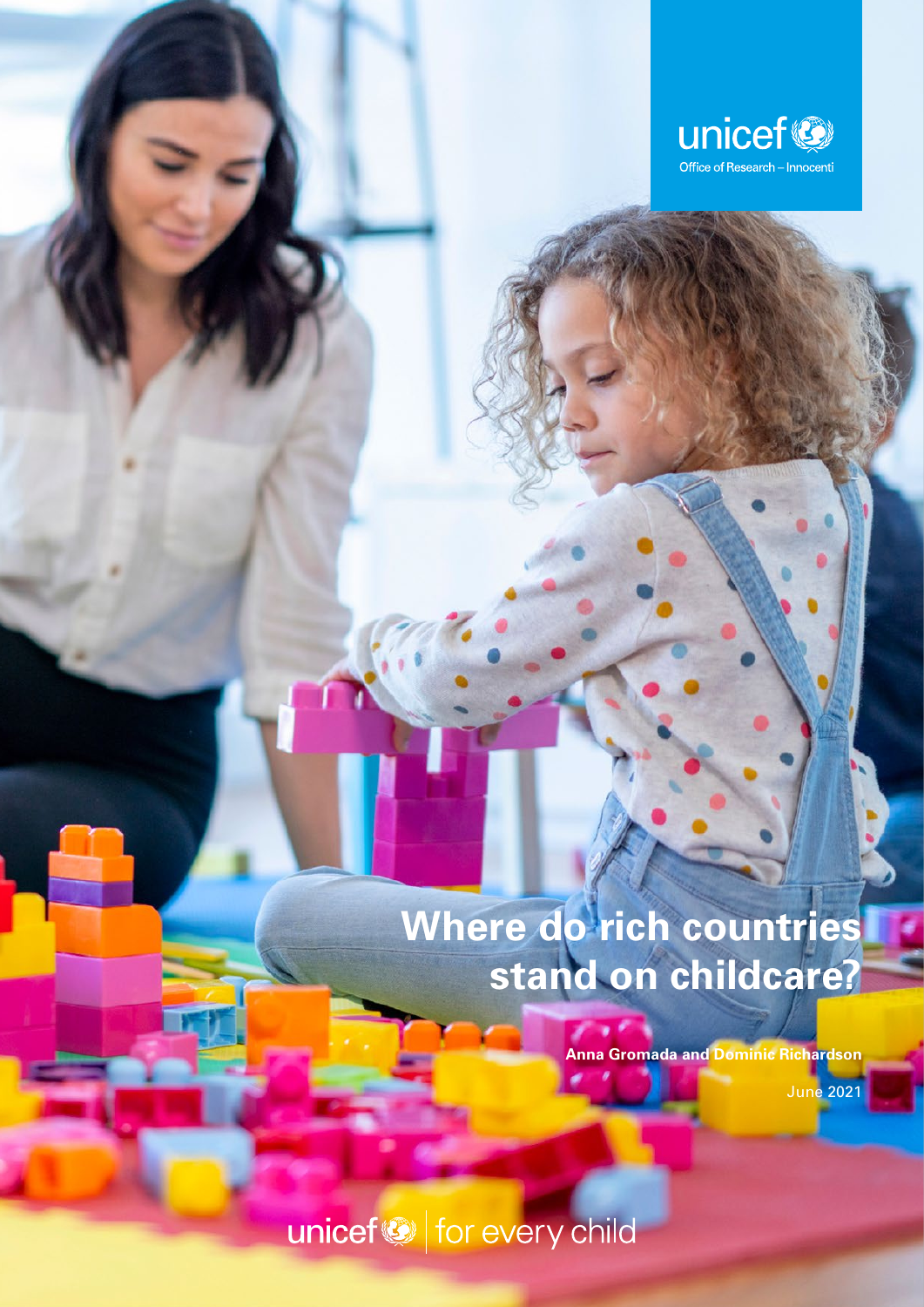# **Where do rich countries stand on childcare?**

**Anna Gromada and Dominic Richardson**

June 2021



#### UNICEF OFFICE OF RESEARCH – INNOCENTI

The UNICEF Office of Research – Innocenti is UNICEF's dedicated research centre. It undertakes research on emerging or current issues in order to inform the strategic direction, policies and programmes of UNICEF and its partners, shape global debates on child rights and development, and inform the global research and policy agenda for all children, and particularly for the most vulnerable.

The UNICEF Office of Research – Innocenti publications are contributions to a global debate on children and may not necessarily reflect UNICEF policies or approaches.

The UNICEF Office of Research – Innocenti receives financial support from the Government of Italy, while funding for specific projects is also provided by other governments, international institutions and private sources, including UNICEF National Committees.

The findings, interpretations and conclusions expressed in this paper are those of the authors and do not necessarily reflect the views of UNICEF.

This paper has been peer reviewed both externally and within UNICEF.

The text has not been edited to official publications standards and UNICEF accepts no responsibility for errors.

Extracts from this publication may be freely reproduced with due acknowledgement. Requests to utilize larger portions or the full publication should be addressed to the Communications Unit at: florence@unicef.org.

Any part of this publication may be freely reproduced if accompanied by the following citation: Gromada, Anna, and Richardson, Dominic, *Where do rich countries stand on childcare?*, UNICEF Office of Research *–* Innocenti, Florence, 2021.

Correspondence should be addressed to:

UNICEF Office of Research – Innocenti Via degli Alfani, 58 50121 Florence, Italy

Tel: (+39) 055 20 330 Fax: (+39) 055 2033 220 florence@unicef.org www.unicef-irc.org twitter: @UNICEFInnocenti facebook.com/UnicefInnocenti

© 2021 United Nations Children's Fund (UNICEF)

Cover photo: © FatCamera via Canva.com

Editorial production: Sarah Marchant, UNICEF Innocenti Graphic design: Alessandro Mannocchi, Rome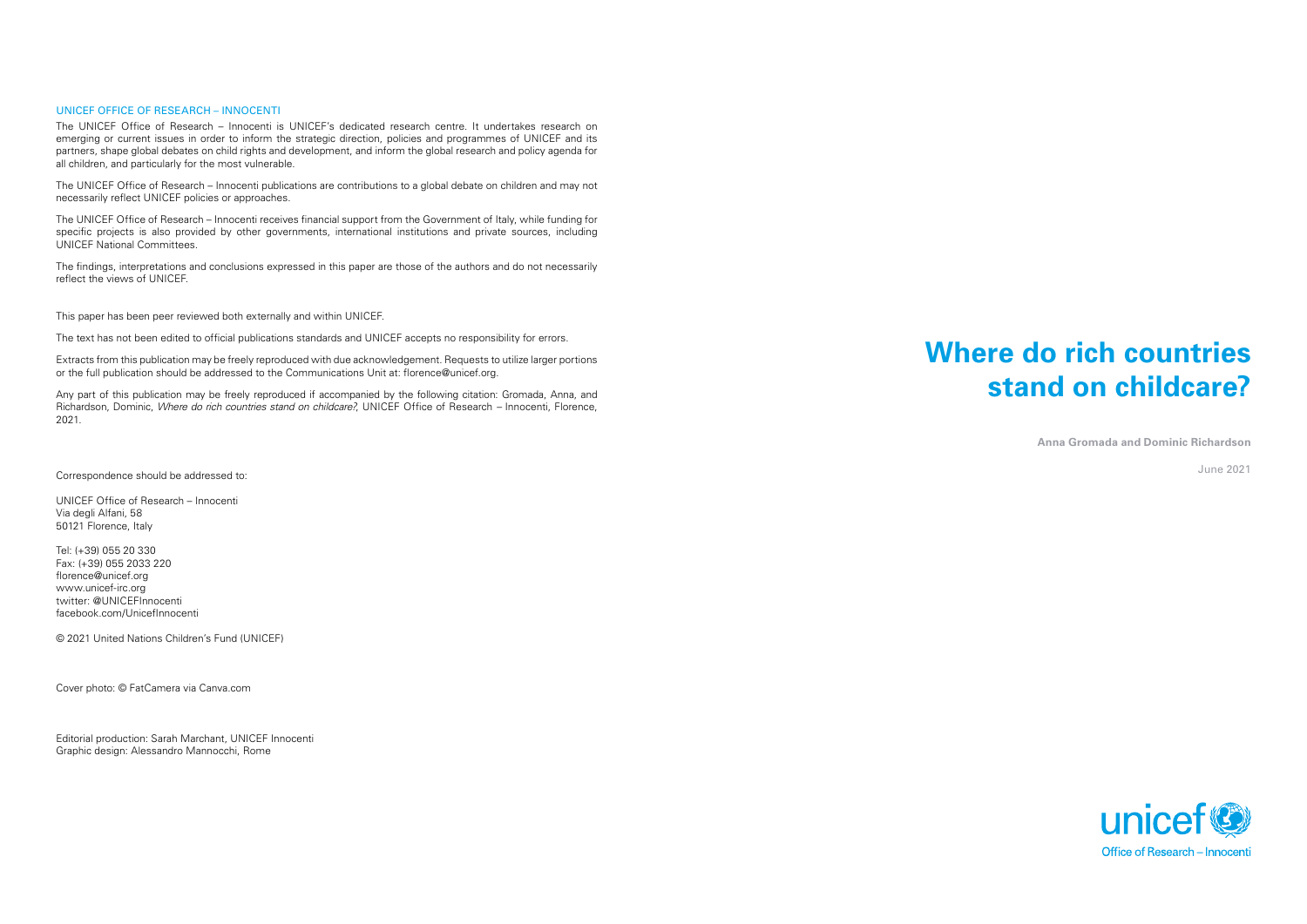### **Contents**

In the 20 years preceding the COVID-19 crisis, average spending on services for families – including childcare – in high-income countries, saw notable increases relative to falls in cash benefit spending. Nevertheless, even before COVID-19, some of the world's richest countries were failing to offer comprehensive childcare solutions to all families. In some instances, this reflected their policy priorities rather than available resources. The COVID-19 pandemic also challenged children's education, care and well-being as parents struggled to balance their responsibilities for childcare and employment, with a disproportionate burden placed on women. In the context of lockdown and school closures, childcare was one of the worst affected family services and had a significant knock-on effect.

UNICEF has previously called for a set of four key family-friendly policies: paid parental leave, breastfeeding support, accessible quality childcare and child benefits (UNICEF, n.d.; Gromada et al., 2020). This report shows how governments can help parents through paid parental leave, followed by affordable and high-quality childcare. Using the most recent comparable data, it assesses the parental leave and childcare policies in the 41 high-income countries that are part of the Organisation for Economic Co-operation and Development (OECD) or the European Union (EU).<sup>1</sup> For simplicity, we call them the 'rich countries'.

Childcare policies play a key role in development for children and work-life balance for adults. The report concludes with nine recommendations for how policies can be improved to provide comprehensive solutions to all families.

## **Where do rich countries stand on childcare?**

Anna Gromada\* and Dominic Richardson\*\*

\* Social and Economic Policy Consultant, UNICEF Office of Research – Innocenti

\*\* Chief, Social and Economic Policy Analysis, UNICEF Office of Research – Innocenti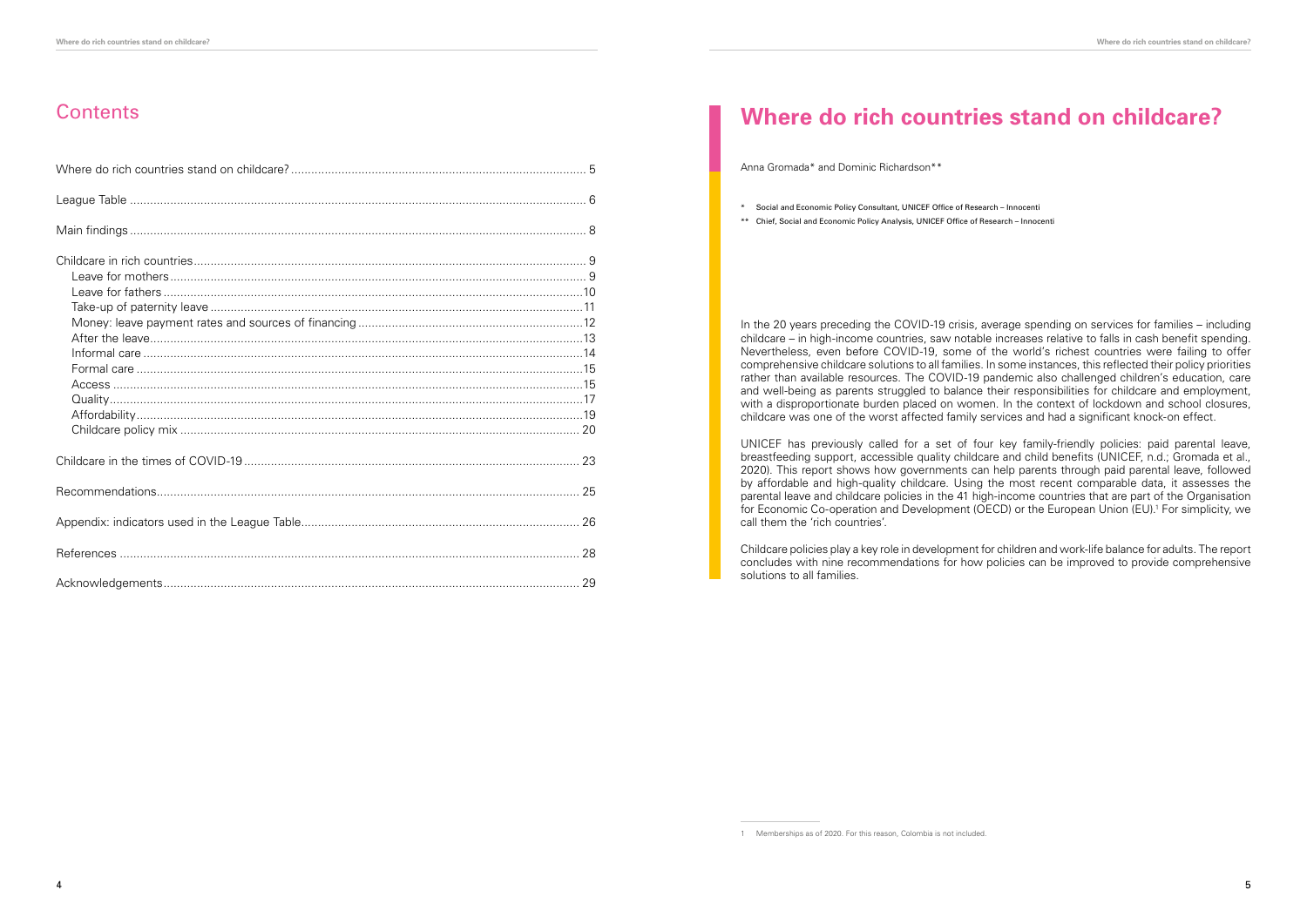|  | f national childcare policies |  |
|--|-------------------------------|--|
|  |                               |  |

### League Table

The 41 rich countries use different combinations of parental leave and organized childcare to help parents care for their children. The League Table ranks each country on eight indicators grouped into four dimensions: leave, access, quality and affordability of childcare.

#### Indicators used in the League Table

#### **1. Leave**

- a. Weeks of paid job-protected leave available to mothers in full-pay equivalent in 2018
- b. Weeks of paid job-protected leave reserved for fathers in full-pay equivalent in 2018

#### **2. Access**

- a. Children under 3 years of age using early childhood education and care for at least one hour a week in 2019
- b. Children in organized learning one year before starting school in 2018 (official Sustainable Development Goal)

#### **3. Quality**

- a. Children-to-teacher ratio in organized childcare in 2018
- b. Minimal qualifications to become a teacher in formal childcare

#### **4. Affordability**

- a. Cost for a couple of two earners on average wage and two children (after government subsidies) in 2020
- b. Cost for a single parent on low earnings and two children (after government subsidies) in 2020

#### FIGURE 1: League Table – Indicators of

| Rank             | Country                  | Leave                     | <b>Access</b>           | <b>Quality</b>          | <b>Affordability</b> |
|------------------|--------------------------|---------------------------|-------------------------|-------------------------|----------------------|
| $\mathbf{1}$     | Luxembourg               | $\overline{5}$            | 3                       | 13                      | $16\,$               |
| $\overline{2}$   | Iceland                  | 19                        | 5                       | $\mathbf{1}$            | 15                   |
| 3                | <b>Sweden</b>            | $\boldsymbol{9}$          | $\overline{\mathbf{4}}$ | 17                      | 10                   |
| $\overline{4}$   | Norway                   | $\boldsymbol{6}$          | $12 \overline{ }$       | 20                      | $\bf 8$              |
| $\overline{5}$   | Germany                  | 13                        | 21                      | $\boldsymbol{9}$        | $\overline{4}$       |
| $6\phantom{a}$   | Portugal                 | 12                        | $15\,$                  | 10                      | 12                   |
| $\overline{7}$   | Latvia                   | $16\,$                    | 24                      | $\overline{\mathbf{c}}$ | $\overline{7}$       |
| $\boldsymbol{8}$ | Denmark                  | 27                        | $\overline{2}$          | 5                       | 17                   |
| 9                | <b>Republic of Korea</b> | $\overline{4}$            | 10                      | 26                      | 14                   |
| 10               | Estonia                  | $\ensuremath{\mathsf{3}}$ | 32                      | $17\,$                  | $\bf 8$              |
| 11               | <b>Finland</b>           | 15                        | 19                      | $\overline{4}$          | 24                   |
| 12               | Lithuania                | $\overline{7}$            | 25                      | 11                      | 22                   |
| 13               | Austria                  | $10$                      | 23                      | 27                      | $6\phantom{a}$       |
| 14               | <b>Malta</b>             | 32                        | $17\,$                  |                         | $\mathbf{1}$         |
| 15               | Italy                    | 28                        | 28                      | 14                      | $\mathbf{1}$         |
| 16               | Greece                   | 29                        | ${\bf 26}$              | $\boldsymbol{6}$        | 11                   |
| 17               | Slovenia                 | 14                        | $20\,$                  | $\bf 8$                 | 32                   |
| 18               | Belgium                  | ${\bf 26}$                | $\bf 8$                 | 21                      | 23                   |
| 19               | France                   | 22                        | $\overline{7}$          | 24                      | 25                   |
| 20               | Spain                    | 25                        | 11                      | 23                      | 19                   |
| 21               | Japan                    | $\mathbf{1}$              | 31                      | 22                      | 26                   |
| 22               | Canada                   | 23                        | 16                      |                         | 21                   |
| 23               | Croatia                  | 17                        | $30\,$                  |                         | 13                   |
| 24               | Hungary                  | 11                        | $36\,$                  | $16\,$                  | 20                   |
| 25               | Chile                    | 24                        | $29\,$                  | 29                      | $\mathbf{1}$         |
| 26               | <b>Bulgaria</b>          | $\bf 8$                   | $38\,$                  |                         | $18\,$               |
| 27               | Poland                   | 21                        | $33\,$                  | $\overline{7}$          | 27                   |
| $\overline{28}$  | Netherlands              | 31                        | $\mathbf{1}$            | 28                      | $30\,$               |
| 29               | Romania                  | $\overline{2}$            | 39                      |                         | 27                   |
| 30               | Mexico                   | 33                        | 9                       | 31                      |                      |
| 31               | Israel                   | 34                        | $\bf 6$                 | $32\,$                  | 31                   |
| 32 <sub>2</sub>  | Czechia                  | $20\,$                    | 37                      | $19\,$                  | $29\,$               |
| 33               | New Zealand              | $39\,$                    | $27\,$                  | $\overline{3}$          | 36                   |
| 34               | Turkey                   | 35                        | 41                      | 30                      | $\overline{5}$       |
| 35               | <b>United Kingdom</b>    | $36\,$                    | 13                      |                         | 35                   |
| 36               | Ireland                  | 38                        | 14                      |                         | 33                   |
| 37               | Australia                | $37\,$                    | 34                      | $12\,$                  | 34                   |
| 38               | Switzerland              | 40                        | $18\,$                  | 25                      | 37                   |
| 39               | Cyprus                   | 30                        | $22\,$                  |                         | $39\,$               |
| $40\,$           | <b>United States</b>     | 41                        | 35                      | $15\,$                  | 38                   |
| 41               | Slovakia                 | 18                        | 40                      | 33                      | $40\,$               |

**Note**: A **yellow** background indicates a place in the top third of the ranking, **pink** denotes the middle third, and **purple** the bottom third. The blank cells indicate that there are no up-to-date comparable data available. The rankings in the table were produced as follows: (1) a z-score for each indicator was calculated (reversed where necessary so that a higher score represents a more positive condition); (2) the mean of the two z-scores within each dimension was calculated; (3) the z-score for each mean was calculated and served as a basis for ranking a given dimension; (4) the mean of the four ranks was calculated and served as a basis for the final ranking. If two countries had the same average of four ranks, the average of four z-scores was used to determine their position. The exact values and sources of all indicators are shown in the Appendix.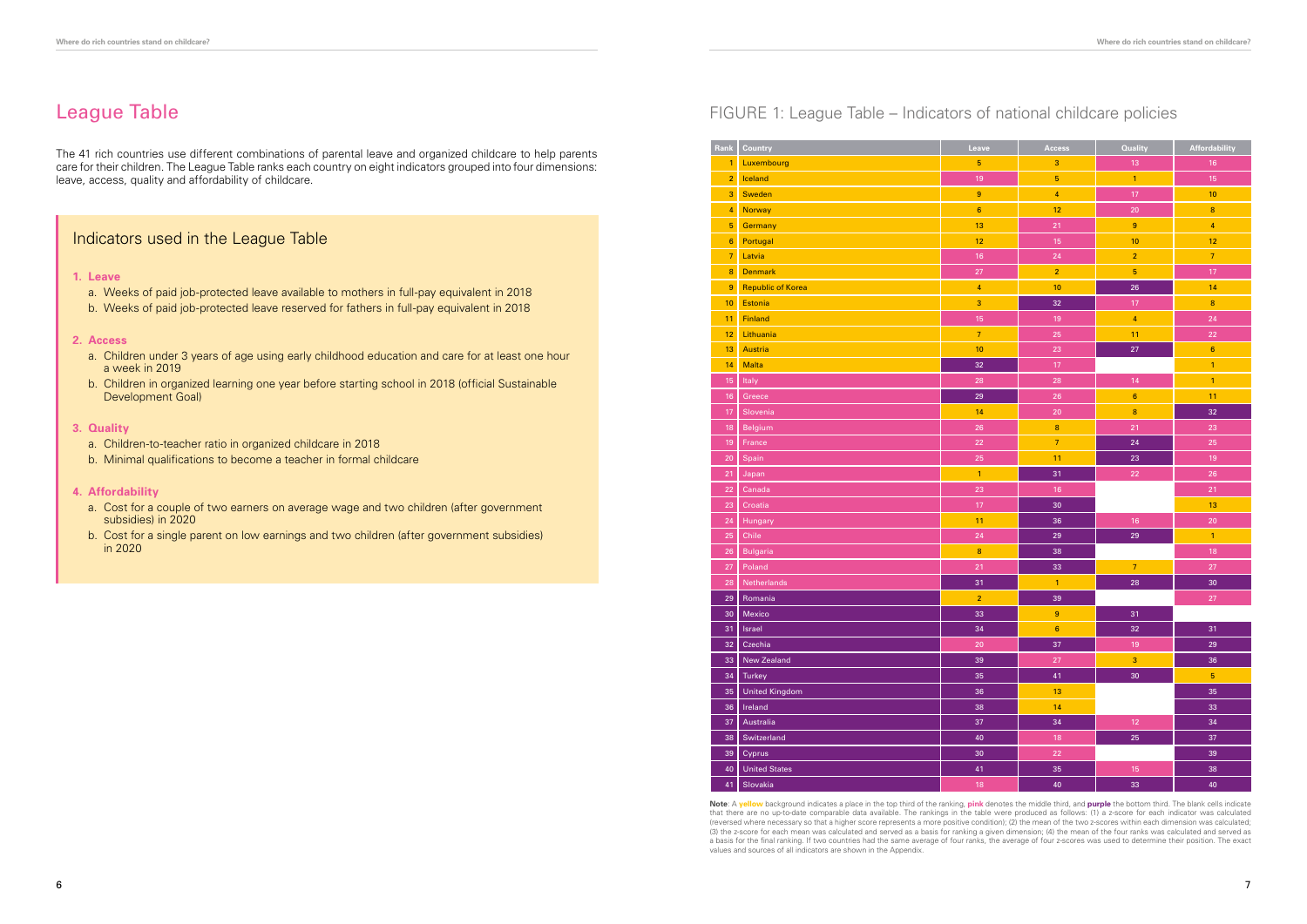### Main findings

- **E** Luxembourg, Iceland and Sweden occupy the top places in the League Table. The best performers manage to combine affordability with quality of organized childcare. They also offer generous leave to both mothers and fathers, giving parents choice how to take care of their children. However, no country is a leader on all four fronts suggesting that there is room for improvement, even among the more familyfriendly countries.
- Slovakia, the United States, and Cyprus occupy the bottom places of the League Table. Weak investments in leave and childcare appear to indicate that childcare is seen more as a private rather than a public responsibility.
- **Japan, Romania, Estonia and the Republic** of Korea rank highest on leave entitlements. Romania and Estonia have the longest leave available for mothers, while Japan and Korea have the longest leave reserved for fathers. Initially, very few fathers used this leave but the uptake has increased each year.
- The United States is the only rich country without nationwide, statutory, paid maternity leave, paternity leave or parental leave. However, nine states and Washington, DC, offer their own paid family leave. Some employers offer 12 weeks of unpaid leave but only six in ten workers are eligible. In practice, only one in five private sector workers qualifies for paid leave.<sup>2</sup>
- Iceland, Latvia, New Zealand, Finland and Denmark have the highest quality of childcare. Denmark, Finland and New Zealand combine a low children-to-staff ratio with high qualifications of caregivers to ensure that children get sufficient attention from trained personnel.
- **E** Ireland, New Zealand and Switzerland have the least affordable childcare for the middle class. A couple of two earners of average wage would need to spend between a third and a half of one salary to pay for two children in childcare.
- Although most rich countries subsidize childcare for disadvantaged groups, a single parent on low earnings would still need to spend between a third and a half of their salary in Slovakia, Cyprus and the United States to keep two children in childcare.
- Countries with shorter paid leave for mothers – but longer leave reserved for fathers – tend to have more children aged under 3 in childcare centres. However, even some of the world's richest countries, such as Switzerland, have both short leave and low enrolment in childcare.
- Countries with high rates of satisfaction with childcare tend to have high enrolment and few parents struggling with childcare cost.

As mothers in all rich countries are more likely to take parental leave, it is added to maternity leave to obtain the total leave available to mothers. Maternity leave, which typically starts just before childbirth, tends to be short and well-paid, averaging 19 weeks across the rich countries and paid at 77 per cent of the national average wage. Parental leave that follows maternity leave tends to be long and paid at a lower rate: averaging 36 weeks paid at 36 per cent of the average wage. In 14 of the 41 rich countries it is fully paid for an employee with average earnings, although some countries use a cap.<sup>6</sup>

#### Childcare in rich countries

Childcare should provide affection, protection, stimulation and nutrition and enable children to develop social, emotional and cognitive skills. These goals can be achieved through high-quality childcare both within and outside the family. Rather than viewing one form of care as inherently better for children, this report looks at the policy mix and the scope of choice offered to parents who decide to stay with their children, as well as those who decide to use organized care.

### Leave for mothers

The vast majority of children are cared for by their parents, from birth and during infancy, whether leave policies and care options are available or not. Well-designed maternity, paternity and parental leave<sup>3</sup> can help parents during the first few years of a child's life without the fear of losing employment or experiencing poverty at a critical point in the child's life course.

Prenatal maternity leave helps mothers prepare for the birth of the child. It can help protect their health, and that of the baby, in the later stages of pregnancy, for example by enabling them to take a break from hazardous work. Maternity leave following birth allows mothers to recover from pregnancy and childbirth and to bond with their child. It facilitates the development of early and secure attachments – vital for both the child and the caregiver's mental health and well-being – and supports breastfeeding, which leads to better health for both mother and child.<sup>4</sup> Well-paid, job-protected leave from work helps female employees maintain their income and attachment to the labour market, although leave that is too long<sup>5</sup> can have the opposite effect.

In the past half-century, leave available to mothers has been substantially extended. Back in the 1970s, it used to be short – 17 weeks on average – with seven countries (Australia, Canada, Iceland, the Republic of Korea, New Zealand, the United States and Switzerland) offering no entitlements whatsoever. By 1990, the length of leave had more than doubled to 40 weeks on average, while Canada and the Republic of Korea introduced the entitlement. By 2018, it averaged 51 weeks with the US being the only rich country with no national statutory entitlements.

- 5 Thevenon and Solaz (2013) show that the effect of paid leave duration on female employment turns from positive to negative at around two years of leave across OECD countries, but caution that this estimate must not be over-interpreted.
- 6 All full-pay equivalents refer to a percentage of income for a person earning the average wage. However, most countries use the cap. For example, a working mother in Finland would receive for the first 56 weekdays of leave 90 per cent of her earnings up to the cap of €59,444 (annual income) and 32.5 per cent for any income exceeding this level. After 56 weekdays, she would receive 70 per cent of earnings up to the cap of €38,636 (annual income); 40 per cent from €38,637 to €59,444; and 25 per cent for any annual earnings above €59,444.

<sup>2</sup> However, investments in childcare in the United States are rapidly increasing, especially due to the American Rescue Plan; see US Department of the Treasury, 2021.

<sup>3</sup> Maternity leave is job-protected leave for employed women, typically starting just before the time of childbirth (or adoption in some countries). Paternity leave is job-protected leave for fathers at the time of childbirth or soon after. Parental leave is job-protected leave for employed parents, which usually follows the maternity leave. It tends to be longer than maternity leave and paid at a lower rate, if at all.

<sup>4</sup> The World Health Organization (WHO) and UNICEF recommend that mothers should initiate breastfeeding within one hour of birth and infants should be exclusively breastfed for the first six months of life to achieve optimal growth, development and health. After that, infants should receive nutritionally adequate and safe complementary foods while breastfeeding continues until the child is at least 2 years old. The WHO and UNICEF have jointly launched guidance called 'Ten Steps to Successful Breastfeeding' for countries wishing to develop a strategy on this issue. See WHO, UNICEF, n.d.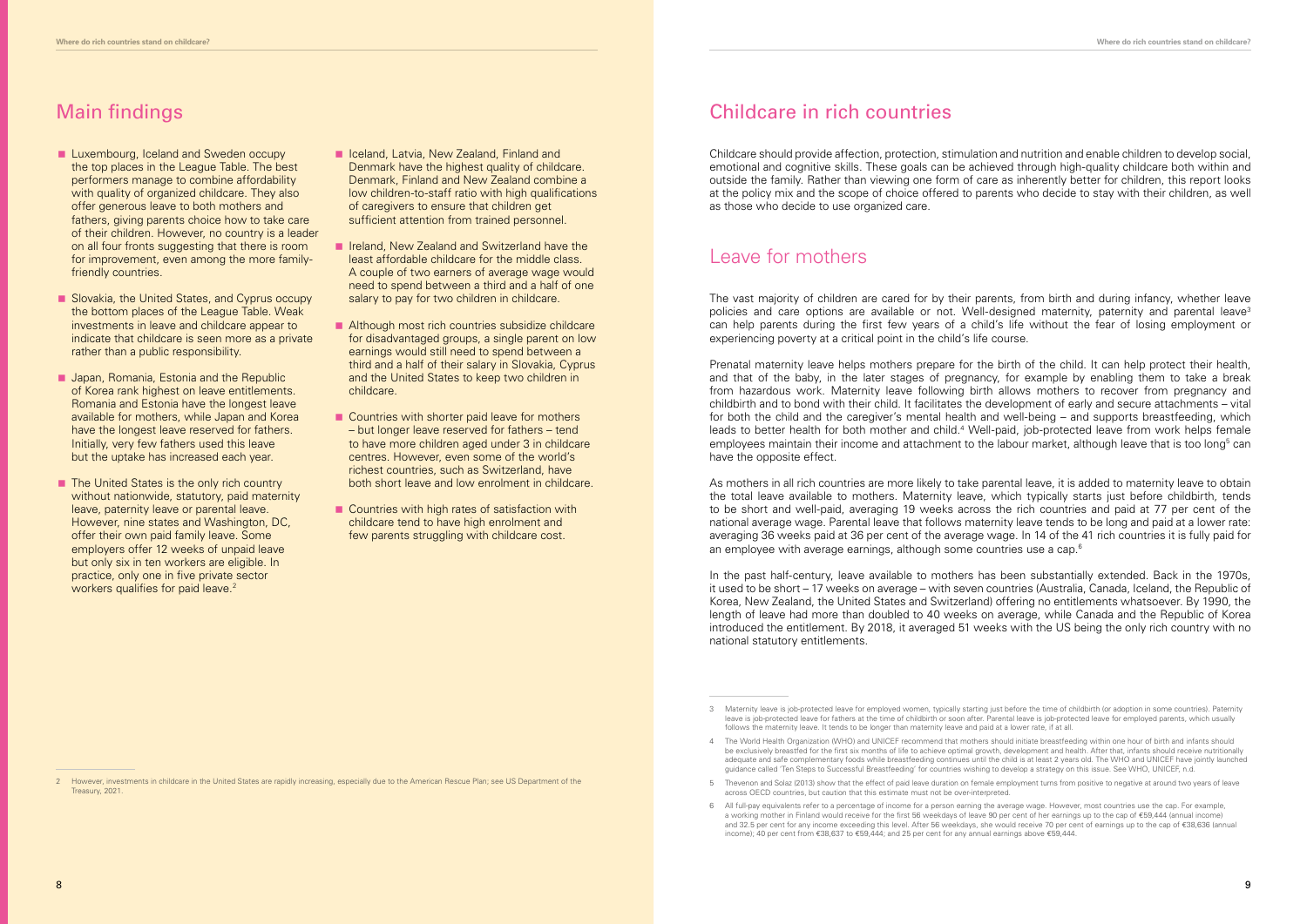### Leave for fathers

Leave reserved for fathers helps them bond with their children and supports the redistribution of childcare between mothers and fathers. However, working fathers typically face professional and cultural barriers that prevent them from staying with their child. To encourage uptake, almost all rich countries have introduced leave reserved for fathers on a 'use-it-or-lose-it' basis.

Leave for fathers tends to be substantially shorter than maternity leave (usually 1–2 weeks) but it is paid at a higher rate. It is a relative novelty. Back in the 1970s, leave reserved for fathers was unheard-of in 27 out of 30 rich countries with available data. In the remaining three countries, it was of symbolic duration: 1 day in Spain, 2 days in Luxembourg and 3 days in Belgium. By 1990, two more countries introduced such leave: Sweden (7 days) and Denmark (10 days). By 2000, 11 rich countries added days reserved for fathers on the use-it-or-lose-it basis. In the first two decades of the twenty-first century, paternity leave became a new norm. By 2018, 35 countries had such leave, including eight countries where fathers were entitled to over three months. In 2018, paternity leave was offered in all rich countries apart from Canada, Israel, New Zealand, Slovakia, Switzerland and the United States.

In Canada – where women make 85 per cent of all parental claims and take longer leave – leave for the second parent was introduced in 2019. All parents – including same-sex and adoptive parents – are entitled to five weeks of leave. The new measure explicitly intends to promote gender equality by incentivizing all parents to take leave when welcoming a child to the world (Government of Canada, 2018).

Japan offers the longest entitlement to paid leave for fathers: 30 weeks of full-pay equivalent. When it was introduced in 2007, only 1.6 per cent of fathers used it. By 2019, the number went up by five times (7.5 per cent), including a record 16.4 per cent of government workers. In June 2021, Japan introduced more flexible paternity leave as the government wanted to increase the uptake to 30 per cent by 2025.<sup>10</sup>

The rich countries are constantly building new paternity policies not yet captured by the comparable data sources. For example, in 2020, New Zealand extended paid parental leave from 18 to 26 weeks<sup>7</sup>, while Australia included greater flexibility. $^8$  Spain increased its paternity leave from 4.3 to 16 weeks in 2021.9

**Note**: publicly administered paternity leave or benefits (employer-provided leave or unpaid leave excluded). Data for Hungary refer to 2014. The year of the introduction of the paternity leave policy is in brackets. **Source: OECD Family Database** 

#### Take-up of paternity leave

Leave reserved for fathers makes up on average one tenth of total leave. It constitutes at least one third of all available paid leave in only four countries: Iceland, Japan, the Republic of Korea and Portugal. In 11 countries with comparable data, the take-up averages 55 per cent, ranging from 24 per cent in Hungary to 92 per cent in Slovenia (*see Figure 2*). The take-up reflects cultural differences and gender norms whereby childcare is viewed as a mother's job, but it also reflects the age of the policy. For example, in Denmark and Sweden, where such policy dates back to the 1980s, three in four fathers use some form of leave today. Yet, even the Nordics associated with higher gender equality had low take-up when paternity leave was introduced, showing that such policies need time to take hold.

#### FIGURE 2: Take-up is higher in countries that introduced paternity leave a long time ago

Percentage of children whose fathers used paid paternity leave or paternity leave benefits in 2016



<sup>7</sup> The Parental Leave and Employment Protection Amendment Bill increased the leave from 18 to 22 weeks from 1 July 2018 and further to 26 weeks from 1 July 2020.

<sup>10</sup> The 2021 reform allows fathers to take a total of four weeks off within eight weeks of childbirth and give shorter prior notice of their absence to their employers (two weeks instead of one month). See: https: [soumu/houritu/204.html](https://www.mhlw.go.jp/stf/topics/bukyoku/soumu/houritu/204.html)

<sup>8</sup> In July 2020, the Australian Government's Paid Parental Leave was amended to include greater flexibility, including splitting it so it can be taken over two periods within two years of a child's birth. Previously it could only be used over one continuous 18-week period. The programme now allows 12 weeks (60 days) of continuous leave and 6 weeks (30 days) that can be used flexibly and by either parent on days they have primary care of the child.

<sup>9</sup> Article 12.2 of RD-Ley 6/2019, de 1 de marzo (published in Official State Gazette, BOE in Spanish, on 7 March), applicable from 1 April 2019.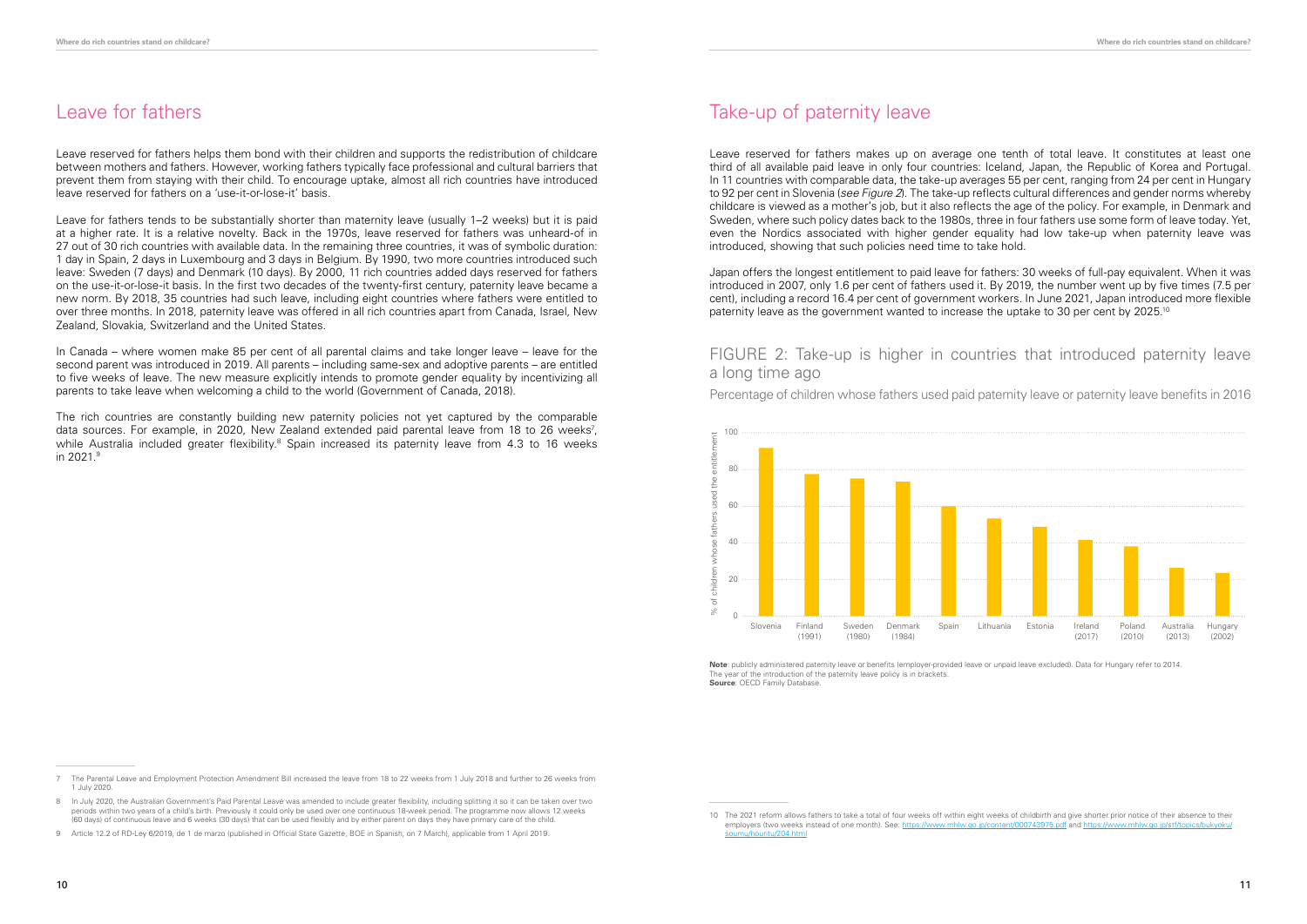### Money: leave payment rates and sources of financing

The previous section discussed the length of leave to show how much time parents can spend with their child. However, the length can be a misleading indicator of policy quality because it is paid at very different rates. In some countries, it is impossible for parents to live off the payment, while caring for the child. Across rich countries, an average woman would be paid two thirds of her earnings during maternity and parental leave: ranging from a quarter of her pay in Finland to full pay in Chile, Israel, Lithuania, Mexico, the Netherlands and Spain.

**Note:** The average payment rate calculated for an individual on national average wage. Source: OECD Family Database. Data for Canada: authors calculations reflecting the extension to Employment Insurance shared Parental benefits in 2019<sup>11</sup> applying a net replacement rate of 53.2 per cent of average wage<sup>12</sup>

11 https://www.canada.ca/en/employment-social-development/news/2018/09/new-five-week-parental-sharing-to-start-in-march-2019.html

Full-pay equivalents show the generosity of the entitlement. They are weeks of leave multiplied by the payment rate. For example, if a woman is entitled to 10 weeks of leave at 50 per cent of her usual salary, her full-pay equivalent is 5 weeks. When calculated in this way, the most generous leave is offered by four post-communist countries: Romania (92 weeks of full pay), Estonia (84 weeks of full pay), Bulgaria (70 weeks of full pay) and Hungary (68 weeks of full pay). At the other end of the scale, Australia, Ireland, New Zealand and Switzerland offer less than 10 weeks of full pay (*see Figure 3*).

#### FIGURE 3: Leave reserved for fathers makes up one tenth of total leave for parents

Leave available for mothers and reserved for fathers recalculated into weeks of full pay (2018)



Leave available to mothers Leave reserved for fathers

After the end of parental leave, some parents continue to care for their children full-time at home. Approximately half of children aged under 3 are cared for only by their parents but the proportion varies from 22 per cent in the Netherlands to 70 per cent in Bulgaria. Between 2011 and 2019, the percentage of children cared for exclusively by their parents fell from 51 per cent to 45 per cent as more parents were likely to use help in childcare – primarily through the use of organized care.<sup>13</sup>

**Note**: Most recent refers to 2019 apart from the Netherlands (2020), Iceland (2018) and the UK (2018). **Source:** Eurostat (https://ec.

Most leave systems are financed by a social insurance scheme for employees, which sometimes includes the self-employed. In Malta, leave is financed by employers but out-of-work parents insured in the past are covered by the state. In these countries, this raises a question about the parents who are not part of the system. Tax-funded systems could make it easier for uninsured parents to access leave entitlements, with Denmark coming closest to such a model. A few other systems are financed by both taxes and insurance contributions: usually the insured receive an income-related leave while the rest get a flat rate, as happens in Croatia, Finland, Germany, Iceland, Norway and Poland, among others (MISSOC, 2020).

### After the leave

A typical length of leave available to mothers in rich countries is 55 weeks (32 weeks when recalculated into weeks of full pay). Yet, the end of paid childcare leave usually does not coincide with the start of entitlements to affordable childcare, leaving many families with young children struggling to fill this gap. The end of parental leave should be aligned with availability of childcare to ensure there are no gaps in the provision of childcare as parents look to return to work (OECD, 2009).

#### FIGURE 4: In the last decade, parents were less likely to be the sole caregivers and more likely to use childcare

Children under 3 years of age cared for solely by their parents in 2011 and 2019



2019 (or most recent) 2011

<sup>12</sup> https://www.oecd.org/els/soc/PF2\_1\_Parental\_leave\_systems.pdf

<sup>13</sup> Across the 28 EU countries, the proportion of children under 3 years of age who use early childhood education and care (ECEC) for at least one hour weekly rose from 27 per cent in 2012 to 36 per cent in 2019 (calculations based on Eurostat indicator [ilc\_caindformal])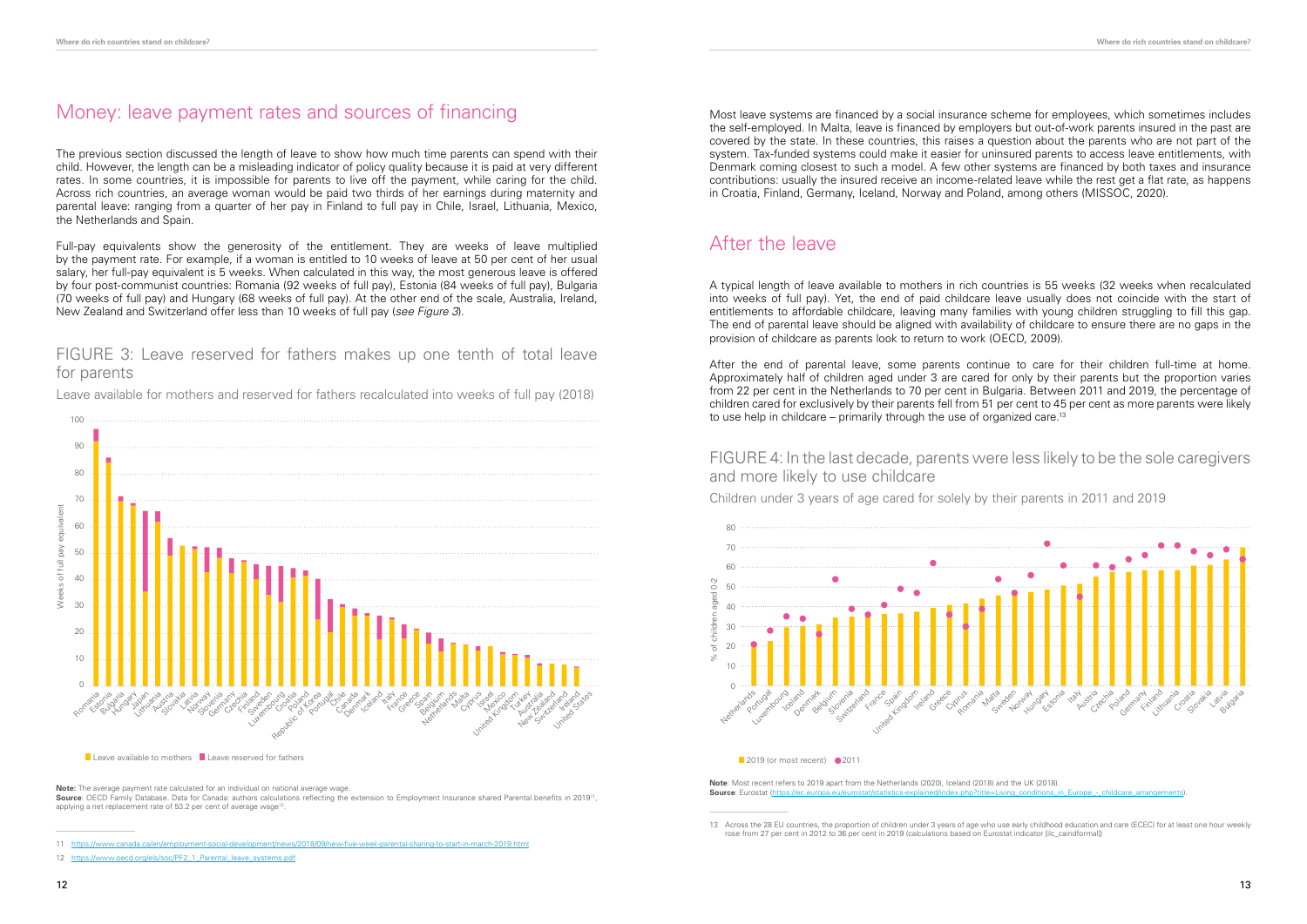Even if family care is a positive experience for most children, it can weigh heavily on caregivers, especially if they are experiencing a time or financial crunch. For many parents, their childhood experiences, mental health and well-being will affect their parenting ability; and successful parenting will become a learnt, not inherent, skill. Caring for a child can be one of life's most gratifying experiences. Still, without adequate support, parents can become stressed, exhausted and forced to make excessive sacrifices in their education, employment and social life. The next section looks at the informal and formal childcare that can support them.

### Informal care

Some parents rely on informal care, or care provided without remuneration by relatives, friends or neighbours. In rich countries, 27 per cent of children under 3 and 29 per cent of children from age 3 up to the school age rely on such care for at least an hour a week. This, however, ranges from close to around zero in the Nordic countries to over 50 per cent in Romania. Low informal care figures reflect comprehensive provision of early childhood education and care (ECEC), especially childcare guarantees, or legal entitlements of access to formal childcare.

#### FIGURE 5: Informal care is almost non-existent in the Nordics

% of children receiving informal childcare for at least one hour a week by age group, 2019

■ Children under 3 ● Children from 3 up to the school age

When parental leave ends, some children attend organized childcare. It can relieve fatigued parents and enable them to return to work or attain a balance between paid work, self-care and caring for others (Brilli et al., 2016). Such care, if of high quality, benefits children by fostering cognitive and social-emotional skills. Interactions with other children support children's social, emotional and behavioural development, giving them skills they can use in school and in their lives outside school. Early education and care may be especially beneficial in preventing children from disadvantaged backgrounds, and children whose parents left education early, from falling behind their peers in cognitive development in the early years (Heckman and Raut, 2016). In this way, access to early caring and educational experiences outside the home can have an equalizing effect on children's development and life chances. The main challenge is to ensure that childcare is **accessible**, **affordable, equitable** and **high quality**.



**Notes:** The proportion of children using informal childcare arrangements during a typical week; data refer to 2019 except Iceland (2018). **Source:** Eurostat [ec.europa.eu/eurostat/databrowser/view/ilc\\_caindother/default/table?lang=en](https://ec.europa.eu/eurostat/databrowser/view/ilc_caindother/default/table?lang=en) (last accessed 13 May 2021).

### Formal care

#### Access

Target 4.2 set out in the Sustainable Development Goals mandates that all children should have access to quality early childhood development, care and pre-primary education. All 28 rich countries with available data provide some free access to childcare (*see Figure 6*). However, in 16 countries the access does not start until the child is 3 years of age, while in another six countries it starts even later. Only Belgium, Denmark, Lithuania, Norway and Slovenia provide free access for children under 3. The hours of access are more compatible with parents who work part-time as the average entitlement is 25 hours weekly. Only Greece and Czechia provide free access of at least 40 hours weekly.

FIGURE 6: Most countries provide part-time childcare access from the age of 3 Number of hours per week and ages at which children have free entitlement to ECEC (2018)



Country and age of children entitled to free access

 $\blacksquare$  Conditional free access, based on certain conditions, such as income, benefit entitlements, etc. **Unconditional free access refers to provision free of charge for all children of the concerned age group.** 

**Note:** For countries with an hour range, the average was calculated: Czechia (32.5–60 hours), England (15–32 hours), Italy (25–50 hours), the Republic of Korea (20–25 hours), Slovenia (30–45 hours), Switzerland (10–20 hours). This chart reports conditional access when data on unconditional access are unavailable. In some countries with unconditional access, some families are eligible for extra hours. For example, in Australia, families may be eligible for additional assistance under the Additional Child Care Subsidy (ACCS) equal to the actual fee charged for up to 50 hours per week on average. **Source**: OECD (2020).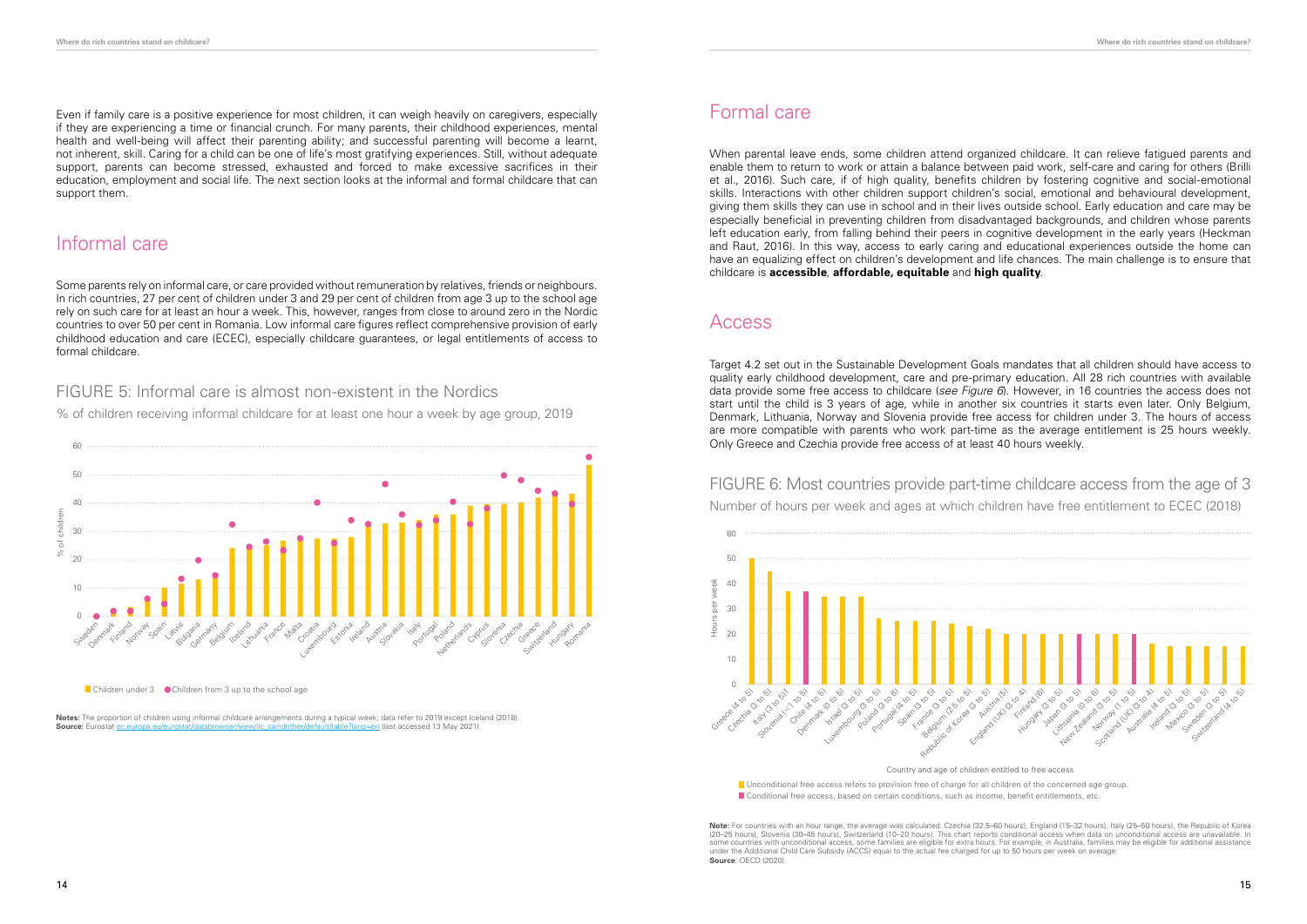Some parents need more childcare than the amount provided by the state and so enrol children at their own expense. In high-income households, almost a half of children (48 per cent) under 3 attend early child education and care (ECEC). The number goes down to 39 per cent for middle-income households and to 30 per cent for low-income households (*see Figure 7*). For children aged between 3 and 5 the overall enrolment increases and the income gap narrows: 93 per cent of children from high-income households, 90 per cent of children from middle-income households and 83 per cent of children from low-income households use such services.

#### FIGURE 7: High-income households are twice as likely to use formal care for children under 3

Due to the lack of comparable data, the quality of childcare is measured in this report through the inputs, such as children-to-staff ratio and caregivers' qualifications.14 Figure 8 shows both children-to-staff ratio and minimal teachers' qualifications in pre-primary programmes in 2018. Low ratios and small groups enable every child to get enough attention from the caregiver, which enhances their safety and development.

Participation rates in early childhood education and care of children under 3, by income level, in 2017



Low income Middle income High income

**Source**: OECD (2020).

### **Quality**

In 2019, the European Council recognized that "in many countries the [childcare] profession has a rather low profile and status", which stands contrary to what is needed to provide high-quality childcare: complex skills and an understanding of child development.15 This account is supported by caregivers. In 13 countries with available data, less than a half of caregivers feel that their work is valued by the society: ranging from only 31 per cent in Japan, 33 per cent in Iceland, 36 per cent in Germany, 56 per cent in Israel, 58 per cent in Norway and 61 per cent in Denmark (OECD, 2018). Public perception of childcare work matters as, along with work conditions, it influences who applies and stays in the profession, which translates into quality of childcare.

In rich countries, an average pre-primary teacher looks after 14 children – almost twice as many as in early childhood programmes for younger children where it stands at six. The ratio ranges from five children per teacher in Iceland to 24 children per teacher in Mexico. Concurrently, in 21 countries the ratio fell between 2005 and 2018 reflecting rising standards or falling fertility rates that allowed for formation of smaller groups.

Minimal qualifications for caregivers are usually lower for younger children. Only one third of European countries with available data require staff working with children under 3 to have at least a BA diploma but already three quarters of countries do so for working with children over 3 (European Commission/ EACEA/Eurydice, 2019). More qualifications are required when working with older children: among 19 rich countries with available data, 15 require preschool teachers to have at least a BA diploma with four countries asking for an MA diploma.

<sup>14</sup> Other indicators of quality could include (a) the system design and organization of services, including accreditation and health and safety regulations; (b) practice within ECEC settings, including interactions and relationships, the role of play and the integration of care and education; (c) child outcomes, including the child's social, emotional, mental, physical skills and benefits to family and community; and (d) other outcomes, such as parents' satisfaction with organized childcare. In selecting indicators, this report does not include children's developmental outcomes. This is due to a lack of internationally comparable data. To date, few countries collect such numbers. One example is Australia that measures early childhood development through the Australian Early Development Census (AEDC). Such data collections are a key resource for assessing what works well and what needs to be improved in respect to preschool policies for children and their families.

<sup>15</sup> Council Recommendation of 22 May 2019 on High-Quality Early Childhood Education and Care Systems.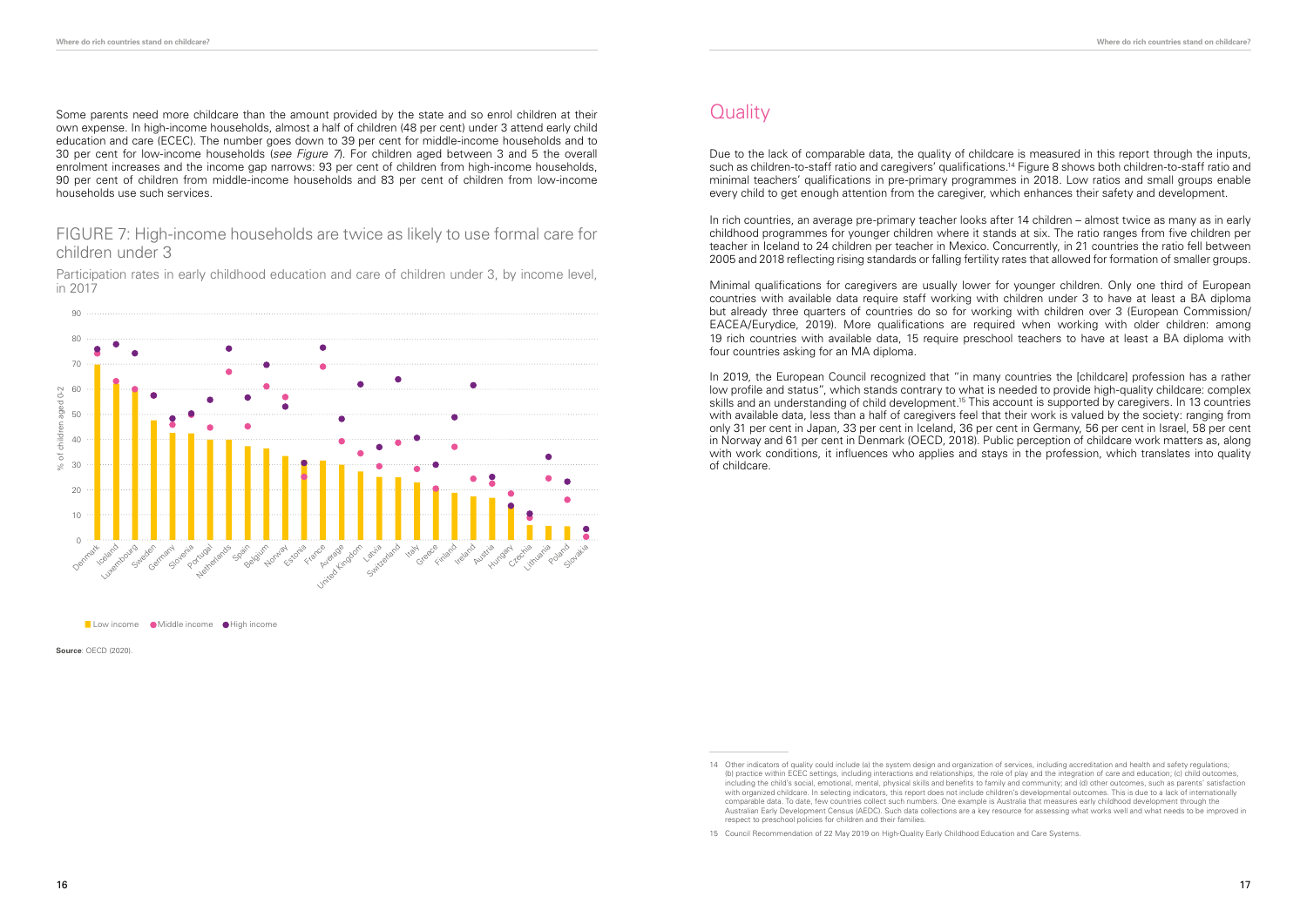#### FIGURE 8: In pre-primary contexts, 1 teacher looks after 14 children Children-to-teacher ratio and teachers' minimal qualifications in pre-primary in 2018

**Note:** Teachers' minimal qualifications stand for: MA (master's degree), BA (bachelor's degree). The ratio refers to teachers only (teaching aides excluded). Preprimary refers to organized learning one, two or three years before the official age of entering primary school. In most rich countries, pre-primary starts at the age of 3 (with Australia, Canada, Switzerland setting the age at 4) and lasts until the start of primary school, which in most rich countries means the age of 6 (with a few countries setting the age at 5 or 7).<sup>16</sup>

Children-to-teacher ratio BA MA **B** short-cycle tertiary BA MA MA BA short-cycle tertiary for ECEC; BA for preschool short-cycle tertiary or BA BA short-cycle tertiary short-cycle tertiary upper secondary BA BA or MA BA, professional  $B$  $R/$ **BA** 0 5 10 15 20 25 30 Mexico France Chile Israel Switzerland Turkey **Netherlands** Portuga Poland Belgium Spair Japan Norway Austria Czechia Republic of Korea Hungary United States Italy Luxembourg Slovakia Australia Lithuania Greece Latvia Finland **Germany** Slovenia Denmark New Zealand Iceland

The high cost of childcare accentuates socioeconomic inequalities and deters women from returning to work. Among parents who used organized childcare in Europe, 38 per cent found its cost difficult to cover. Another 15 per cent of parents would like to use day care but cannot do so. The proportion ranges from 2 per cent in Bulgaria to 33 per cent in Spain. The main obstacles include affordability (6.5 per cent) and availability of places (2.2 per cent). Negligible proportion of parents quote concerns about quality (0.3 per cent), opening hours (0.6 per cent) and geographical distance to the day care (0.6 per cent) as the reason of unmet need. Low-income families voice more affordability concerns. For example, in Spain, 22 per cent of low-income families and 5 per cent of high-income families would like to make more use of childcare but do not do so because of money. However, income gaps do not impact such views in Sweden, Denmark and Estonia due to the government subsidies.<sup>17</sup>

**Source:** OECD (2020). For Australia: National Quality Framework of the Australian Children's Education & Care Quality Authority. The ratio 11:1 applies in the majority of the Australian states and territories (ACT, NT, QLD, SA, VIC). For teacher's qualifications, see: www.a [children-preschool-age-or-under](www.acecqa.gov.au/qualifications/requirements/children-preschool-age-or-under).

16 Based on Table A. A1 of OECD, 2020.

### **Affordability**

In 2020, a couple of two average earners would need to spend 14 per cent of one wage to keep two children in childcare. The spending would range from nothing, due to free childcare (Chile, Malta and Italy) to Ireland, New Zealand and Switzerland where a couple would need to spend between a third and a half of the average wage (*see [Figure](#page-9-0) 9*). Due to recent reforms, especially the new 30 hours of free access and the disadvantaged two-year-olds offer, the cost of childcare for such a couple in the United Kingdom fell from 44 per cent in 2015 to 30 per cent in 2020. Still, the country remains one of the five countries with the most expensive childcare services.

#### <span id="page-9-0"></span>FIGURE 9: In eight countries, childcare consumes at least a quarter of the average wage



**Note:** Low income is defined as two thirds of the national average wage. The graph presents a proportion of one salary spend on childcare: for a couple with average income, it is expressed as a percentage of one average wage, for a single parent of low income it is expressed as a percentage of two thirds of the average wage. The graph presents the net costs paid by parents for full-time centre-based childcare for two children aged 2 and 3 after government subsidies and any benefits designed to reduce the gross childcare fees. Data refer to 2020 except Republic of Korea (2019), New Zealand (2018), Chile (2015). When cost varies across regions or municipalities, region-specific fees and policy settings are used (usually ones applicable in the capital city). **Source**: OECD Stats (2020).

<sup>17</sup> All numbers in this paragraph taken from the European Quality of Life Surveys (2016).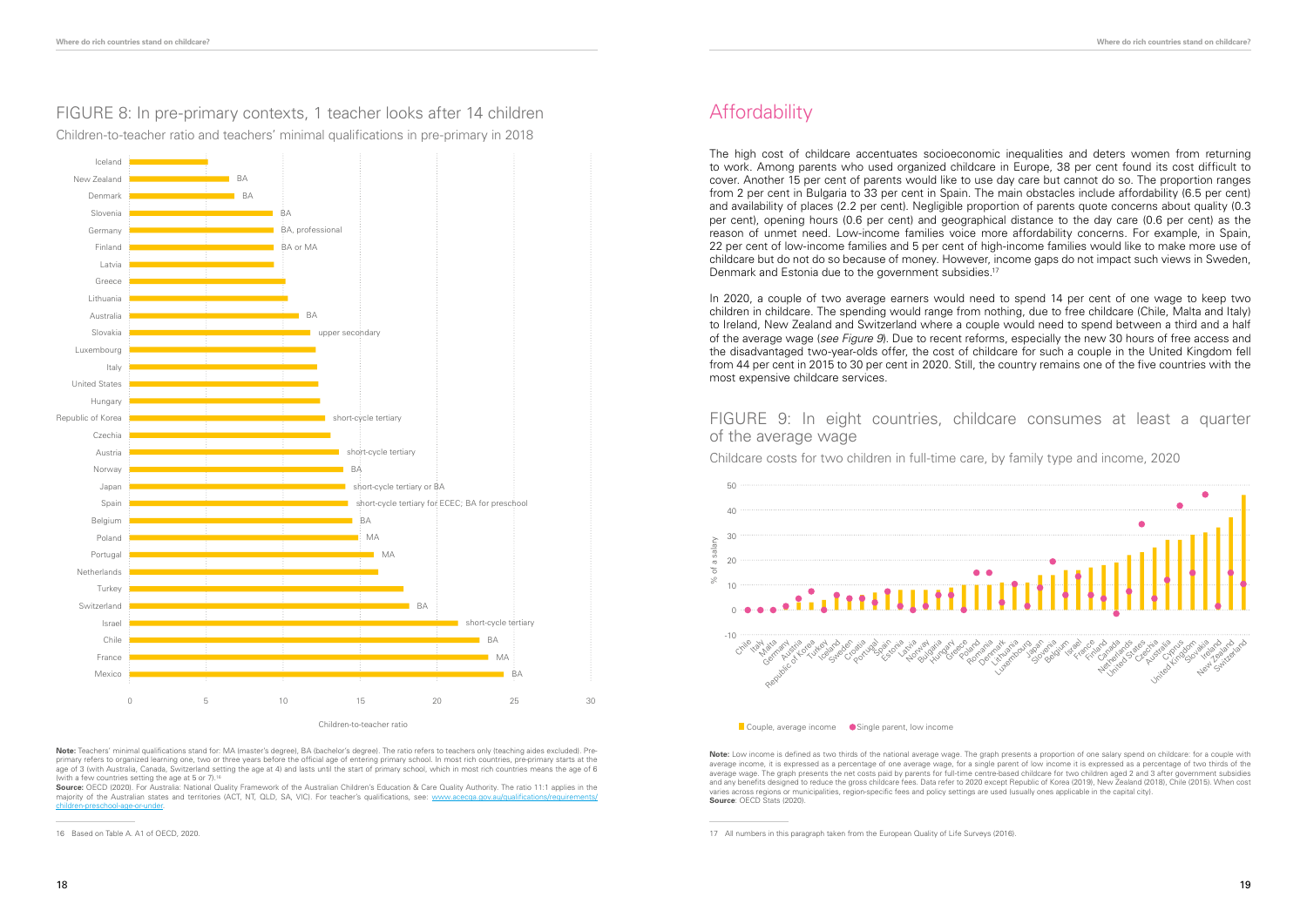Most rich countries heavily subsidize childcare for disadvantaged groups. In 19 rich countries, a single parent of low earnings would pay less than 5 per cent of their wage on childcare for two children full time. Still, in the United States, Cyprus and Slovakia, such a parent would need to spend between a third and a half of their salary.

Since the data above were collected, some rich countries have adapted their childcare policies. In 2019, Germany committed €5.5 billion to improve the quality and affordability of day care, for example through exempting low-income families from daycare contributions (Federal Ministry, 2019). In 2021, the Parliament adopted an act to reinforce the inclusion of children in ECEC, for example by mandating that children with and without disabilities should be cared for together. In 2021, the United States expanded childcare policies by providing US\$15 billion in emergency relief to states through the Child Care and Development Block Grant and US\$24 billion through childcare stabilization grants (US Department of the Treasury, 2021).

In 2021, Australia made a Aus\$2 billion commitment over four years to strengthen preschool attendance and Aus\$1.7 billion to make childcare more affordable for families with two or more children in childcare (Australian Government, 2021). Starting from July 2022, Child Care Subsidy (CCS) will increase by 30 per cent for the second child and subsequent children aged 5 years and under in care.

> **Notes**: Satisfaction with childcare (scale 0–10) and struggling with childcare costs asked only to parents of a child who has received formal childcare in the past 12 months. **Source:** Satisfaction and struggling with cost: EQLS (2016); enrolment: Eurostat (2018).

Rich countries are also encouraged to consider programmes servicing remote areas and ensuring access to early learning for First Nations children. A model achieving substantial social impact is the Indi Kindi programme, a multisectoral early years program in two Indigenous communities in northern Australia.18

### Childcare policy mix

By contrast to previous subsections that used the objectified measurements of quality and affordability, this subsection looks at parents' subjective perceptions: expressed satisfaction with childcare and feeling that they are struggling with childcare costs.

In reality, any parent's assessment of their satisfaction with the childcare available to them would take into account access, affordability and quality jointly (*see Figure 10*). Results do show that parents are more satisfied with childcare in countries with affordable prices. Enrolment follows both affordability and good opinion of care services.

18 Barhava report Barhava-Report\_Indi-Kindi-Impact-2020.pdf [\(https://www.moriartyfoundation.org.au/](https://www.moriartyfoundation.org.au/))

#### FIGURE 10: Countries with high childcare satisfaction have high enrolment and affordable prices

Satisfaction with childcare mapped against enrolment and affordability





#### Country codes utilized in Figures 10 and 11

| Australia | AU        | Cyprus  | CY        | Greece  | GR           | Latvia      | LV             | Norway               | N <sub>O</sub> | Spain                | ES        |
|-----------|-----------|---------|-----------|---------|--------------|-------------|----------------|----------------------|----------------|----------------------|-----------|
| Austria   | AT        | Czechia | CZ        | Hungary | HU           | Lithuania   | LТ             | Poland               | PL             | Sweden               | <b>SE</b> |
| Belgium   | <b>BE</b> | Denmark | DK        | Iceland | <b>IS</b>    | Luxembourg  | LU             | Portugal             | PT             | Switzerland          | <b>CH</b> |
| Bulgaria  | <b>BG</b> | Estonia | EF        | Ireland | IE           | Malta       | MT             | Republic<br>of Korea | <b>KR</b>      | Turkey               | <b>TR</b> |
| Canada    | CA        | Finland | FI        | Israel  | ΙL           | Mexico      | <b>MX</b>      | Romania              | R <sub>O</sub> | United<br>Kingdom    | GB        |
| Chile     | C.        | France  | <b>FR</b> | Italy   | $\mathsf{I}$ | Netherlands | N <sub>L</sub> | Slovakia             | <b>SK</b>      | <b>United States</b> | US        |
| Croatia   | <b>HR</b> | Germany | DE        | Japan   | <b>JP</b>    | New Zealand | <b>NZ</b>      | Slovenia             | SI             |                      |           |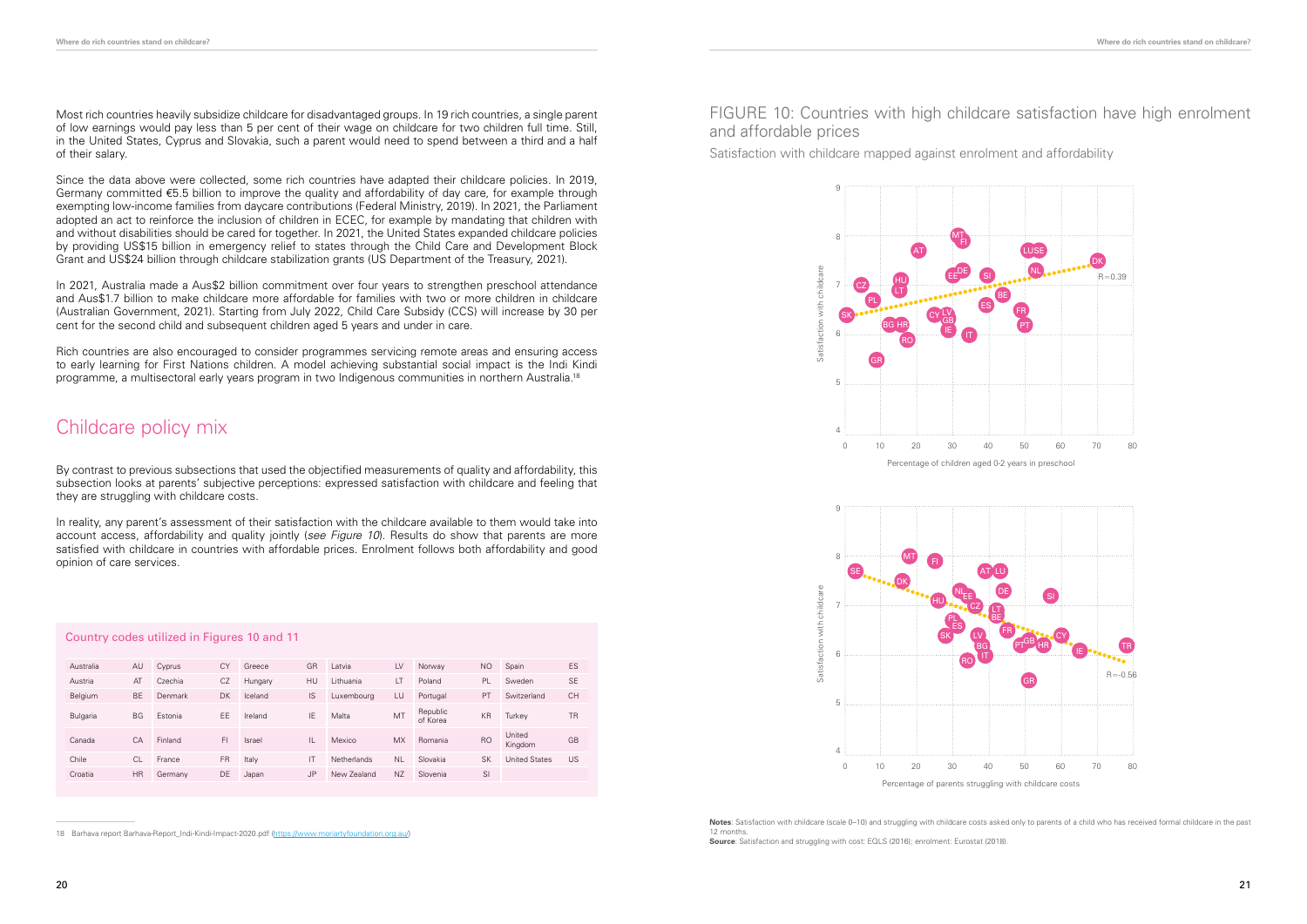Yet, enrolment and unmet needs do not necessarily go together. In Denmark, where 70 per cent of children under 3 years of age attend organized childcare, 6 per cent of parents have unmet childcare needs. This is almost the same percentage as in Czechia, where only 5 per cent of children attend organized childcare – meaning that many families are not looking for organized care. Across the European countries, about a half of parents of children under 3 reported no need for childcare. These differences will, in part, reflect cultural differences in childcare styles. Parental preferences, cultural norms and the availability of family members to provide informal care account for some of the differences across countries in enrolment rates for children under the age of 3. At the country level, cultural views about childcare are strongly related (r= -0.58) to enrolment of children under 3 (*see [Figure](#page-11-0) 11*) but weakly related to enrolment of those aged 3 to  $5$  (r=  $-0.27$ ).

**Note**: % of people who believe a preschool child suffers when mother is working is a sum of responses 'strongly agree' and 'agree' **Source**: Eurostat (2019) and World Value Survey wave 7 (2017-2020).

In the US, women's labour participation hit a 33-year low in January 2021. A third out of 2.3 million women who have dropped out of work quoted childcare problems as the reason.<sup>19</sup> Mothers of children under 13 were three times more likely than fathers to lose iobs.<sup>20</sup>

#### <span id="page-11-0"></span>FIGURE 11: Cultural views about children's needs relate to enrolment but only for children under 3

% of children under 3 enrolled in ECEC and % of people who believe a preschool child suffers when mother is working



### Childcare in the times of COVID-19

During the pandemic, more than 80 countries introduced some type of lockdown, which affected 6 out of 10 children in the world (Gromada et al., 2020). Such restrictions inevitably impacted childcare: many formal providers have closed temporarily, while some informal providers, such as grandparents, became unavailable. Working parents struggled to balance family and work life, with a higher toll placed on women.

Rich countries have mobilized a historic amount of funding to offset the effects of COVID-19: 8 per cent of their GDP during the first wave. Yet, only 2 per cent of this funding was earmarked for childspecific social policies (for details of calculations, see Richardson et al., 2020). An even smaller fraction was reserved for childcare.

In the first half of 2020, 12 rich countries introduced childcare-specific policies to mitigate the impact of the crisis on families with children (*see Table 1*). They included childcare benefits (Canada, Italy, Republic of Korea, Poland), paid leave (Greece, Hungary, Norway, Romania) or simpler procedures to access childcare benefits (Austria). Australia offered free child care to one million families by offering 13,400 childcare services a half of their fee revenue if they remained open and did not charge families for care which kept 99% of services open and providing care during May 2020<sup>21</sup>. Supplementary income could be claimed for 200,000 caregivers under the JobKeeper payment estimated at Aus\$1 billion for the childcare sector.<sup>22</sup> The United States introduced the first federally mandated paid parental leave: the Families First Coronavirus Response Act of March 2020 (H.R.6201) offered up to 12 weeks of leave to some workers whose children's schools and daycare centres had closed, a good first step toward implementing lasting policies.

Some employers have also joined the efforts to help caregivers balance work and family responsibilities in response to the pandemic. For example, in 2021, a number of major Australian firms signed up to support Family Friendly Workplaces, launched by UNICEF Australia and Parents At Work. Workplaces can now be supported to improve their offering to working parents and be certified against a set of National Work + Family Standards. The standards cover flexible work; parental leave; family wellbeing; and family care.23

<sup>22</sup> The Australian Government's Early Childhood Education and Care Relief Package ran from 6 April to 12 July 2020. It provided approximately 50 per cent of the sector's fee revenue or 50 per cent of the existing hour rate cap, whichever was lower (Prime Minister of Australia, 2020).

<sup>23</sup> See: https://familyfriendlyworkplaces.com/

<sup>19</sup> Bureau of Labor Statistics and Census Bureau and Federal Reserve (2021).

<sup>20</sup> Refers to the period between February and August 2020. Pew Research Centre quoted by Time, 2021.

<sup>21</sup> <https://www.dese.gov.au/early-childhood/resources/early-childhood-education-and-care-relief-package-four-week-review>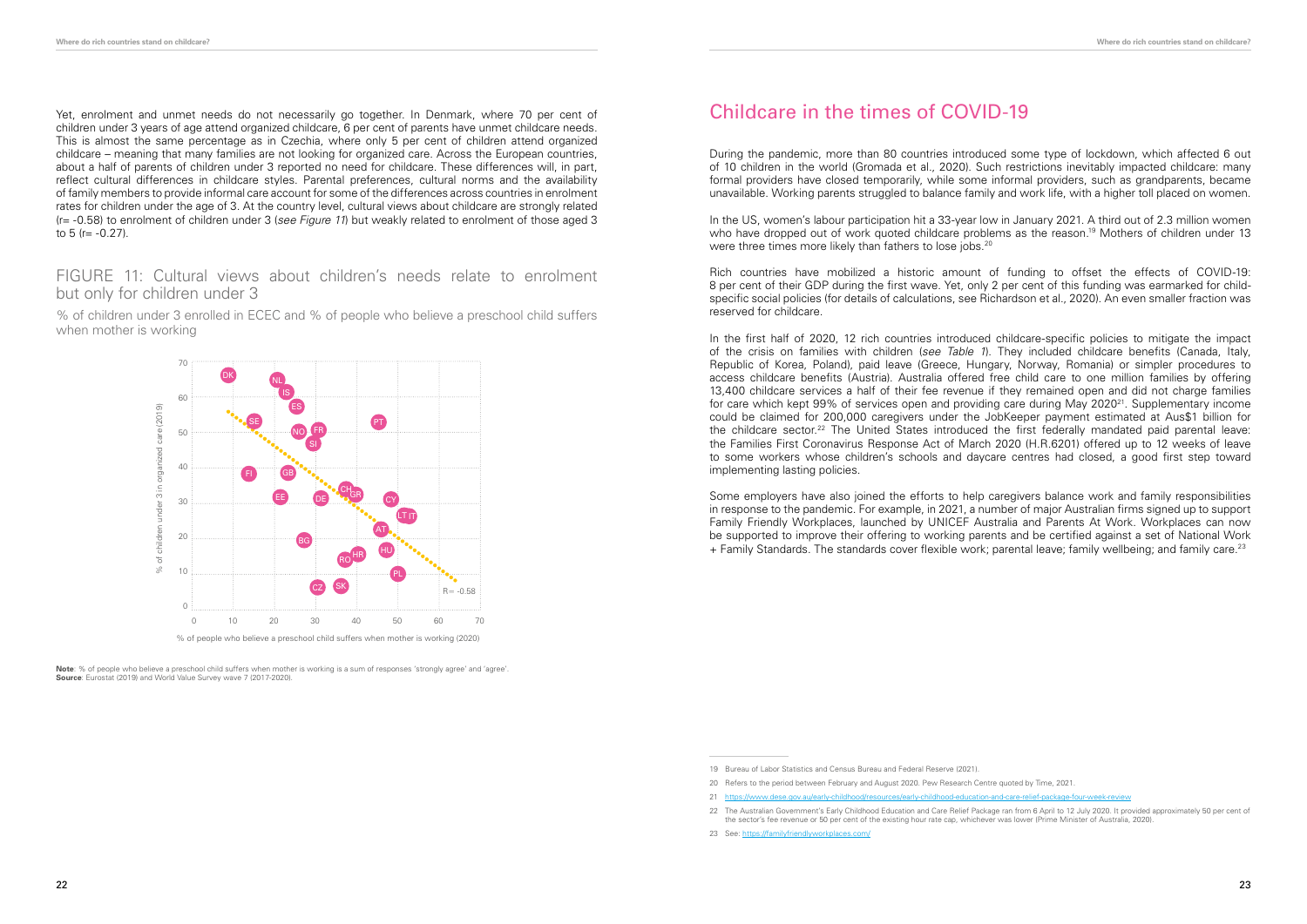TABLE 1: Childcare policy responses introduced in the first wave of the pandemic

| Country                                                                                 | <b>Social Protection Category /</b><br>Who is eligible?<br><b>Payment details</b><br><b>Expansion of existing policy</b><br>(Yes/No) |                                                                                                                                                      | <b>National or</b><br>local policy<br>(N/L)                                                                                                                                           | One-off,<br>Temporary.<br><b>or</b><br><b>Permanent</b><br>(O/T/P) |         |
|-----------------------------------------------------------------------------------------|--------------------------------------------------------------------------------------------------------------------------------------|------------------------------------------------------------------------------------------------------------------------------------------------------|---------------------------------------------------------------------------------------------------------------------------------------------------------------------------------------|--------------------------------------------------------------------|---------|
| Australia                                                                               | Childcare payment to the sector<br>(SA) (No)                                                                                         | One million children. Priority<br>given to working parents,<br>vulnerable and disadvantaged<br>children and parents with pre-<br>existing enrolments | The Government paid 50 per cent<br>of the childcare sector's revenue<br>for services that remained open.<br>Childcare was provided for<br>families free of charge.                    | N                                                                  | Τ       |
| Austria                                                                                 | Childcare benefit (SA) (No)                                                                                                          | Women from pregnancy until<br>child is aged 5                                                                                                        | Temporary waiving of<br>conditionalities to receive the<br>childcare benefit                                                                                                          | N                                                                  | T       |
|                                                                                         | Paid childcare leave (SI) (No)                                                                                                       | Employees with care<br>responsibilities for one or more<br>children under the age of 14                                                              | 3 weeks of care leave                                                                                                                                                                 | N                                                                  | T       |
| Canada<br>Increase in childcare benefits<br>Existing childcare recipients<br>(SA) (Yes) |                                                                                                                                      | Can\$500 for up to 26 weeks for<br>reducing work hours for care of<br>under 12s                                                                      |                                                                                                                                                                                       |                                                                    |         |
| Finland                                                                                 | Paid leave (SI) (No)                                                                                                                 | Employees, childcare providers,<br>people placed in quarantine                                                                                       | Sickness allowance                                                                                                                                                                    | N                                                                  | $\top$  |
| Greece                                                                                  | Paid childcare leave (SI) (No)                                                                                                       | (i) Public sector workers w/<br>children; (ii) businesses; (iii)<br>Private sector workers w/children                                                | (i) special leave or part-time<br>work without deduction from<br>pay; (ii) Temporary rotational<br>work scheme was introduced;<br>(iii) Eligibility for special purpose<br>paid leave | $\mathsf{N}$                                                       |         |
| Hungary                                                                                 | Maternity leave (SI) (No)                                                                                                            |                                                                                                                                                      | Extended expiring benefits                                                                                                                                                            | N                                                                  | $\top$  |
| Italy                                                                                   | Childcare benefit (SA) (No)                                                                                                          | Families and Workers                                                                                                                                 | €1200 (€2000 for health workers)<br>for a babysitter/ grandparent                                                                                                                     | N                                                                  | $\circ$ |
|                                                                                         | Paid childcare leave (SI) (No)                                                                                                       | Parents of children younger<br>than 12                                                                                                               | 50% wage up to 15 days                                                                                                                                                                | N                                                                  | T.      |
| Korea.<br>Republic of                                                                   | Childcare benefit (SA) (No)                                                                                                          | Parent employees                                                                                                                                     | 50,000 KRW per day                                                                                                                                                                    | $\mathsf{N}$                                                       | T       |
| Norway                                                                                  | Paid childcare leave (SI) (No)                                                                                                       | Workers                                                                                                                                              | 20 care days leave per child<br>(doubled)                                                                                                                                             |                                                                    |         |
| Poland<br>Childcare benefit (SA) (Yes)                                                  |                                                                                                                                      | Parents with children up to age 8                                                                                                                    | Parents have an additional 14<br>days of childcare allowance                                                                                                                          | N                                                                  | T       |
| Romania                                                                                 | Paid childcare leave (SI) (No)<br>Parents with children up to age<br>12                                                              |                                                                                                                                                      |                                                                                                                                                                                       | N                                                                  | T       |
| <b>United States</b><br>Paid childcare leave (SI) (No)                                  |                                                                                                                                      | Parents whose children's schools<br>are closed                                                                                                       | US\$511 per day for 2 weeks and<br>US\$200 per day for 12 weeks                                                                                                                       | N                                                                  | T       |

**Source**: Richardson et al. (2020) based on Gentilini et al. (2020), IMF (2020), UNESCO (2020) and the Australian Government Department Education, Skills and Employment (2021) www.dese.gov.au/covid-19/c

**Note:** First wave defined as the period 1 February 2020 to 31 July 2020. Countries that introduced childcare policy responses during subsequent COVID-19 waves are not covered (e.g., in 2021, Germany extended child sickness benefit to support working parents during the pandemic). Social protection categories: SA: social assistance; SI: social insurance.

### Recommendations

This report reviewed childcare policies in 41 countries that are part of OECD or the EU using eight indicators to measure leave for parents as well as access, quality and affordability of childcare. Despite the role that childcare policies play in development for children and work–life balance for adults, some of the world's richest countries fail to offer comprehensive solutions to all families. They can improve their policies as follows:

- 1. Provide a suitable mix of paid maternity, paternity and parental leave for mothers and fathers in the prenatal period and in the first year of a child's life, to ensure that parents can spend time caring for and bonding with their child. 2. Leave should be gender-sensitive, yet 6. Publicly provided and regulated childcare can facilitate access for low-income families, as well as ensure standards in provision. Fee systems, ranging from free to a nominal charge for wealthier parents, will allow public providers to recoup some costs of provision, as well as limit unintended effects on earnings inequality.
- gender-equitable, to ensure neither parent is overburdened with home care, which can accentuate various gender inequalities. This would mean bringing fathers' individual leave rights in line with mothers' and ensuring that both parents can take advantage of parental leave policies equally.
- 3. Leave should be inclusive and granted not only to full-time employees but also those in non-standard forms of employment or training (e.g., part-time, self-employed, informal workers, students) and support the costs related to birth and parental care during infancy for those in other life circumstances (such as the uninsured or under-insured, the unemployed, recent migrants).
- 4. Align the end of parental leave with availability of childcare to ensure there are no gaps in the provision of support for infant care as parents look to return to work.
- 5. Make accessible, flexible and affordable quality childcare available to all parents. Such access will allow families to realize their preference between earning, using informal childcare and using organized childcare.
- 7. Invest in the childcare workforce, their qualifications and their working conditions, to encourage the highest possible standards. Low children-to-staff ratio should enhance quality by ensuring that each child gets enough attention from qualified personnel. Implement National Quality Frameworks for Childcare services to regulate and maintain standards.
- 8. Encourage employers to support working parents through inclusive and gender-sensitive paid leave entitlements, flexible work arrangements (e.g., flexible hours, compressed, reduced overall and staggered time) and childcare support systems. All measures should be based on regular consultations with working parents, with special attention paid to single parents and those most in need (see, for example, UNICEF, ILO and UN Women, 2020).
- 9. Provide leave policies and childcare services with family policies, such as universal child benefits, to strengthen the child policy portfolio and reduce the risk of social inequalities being replicated in public childcare settings.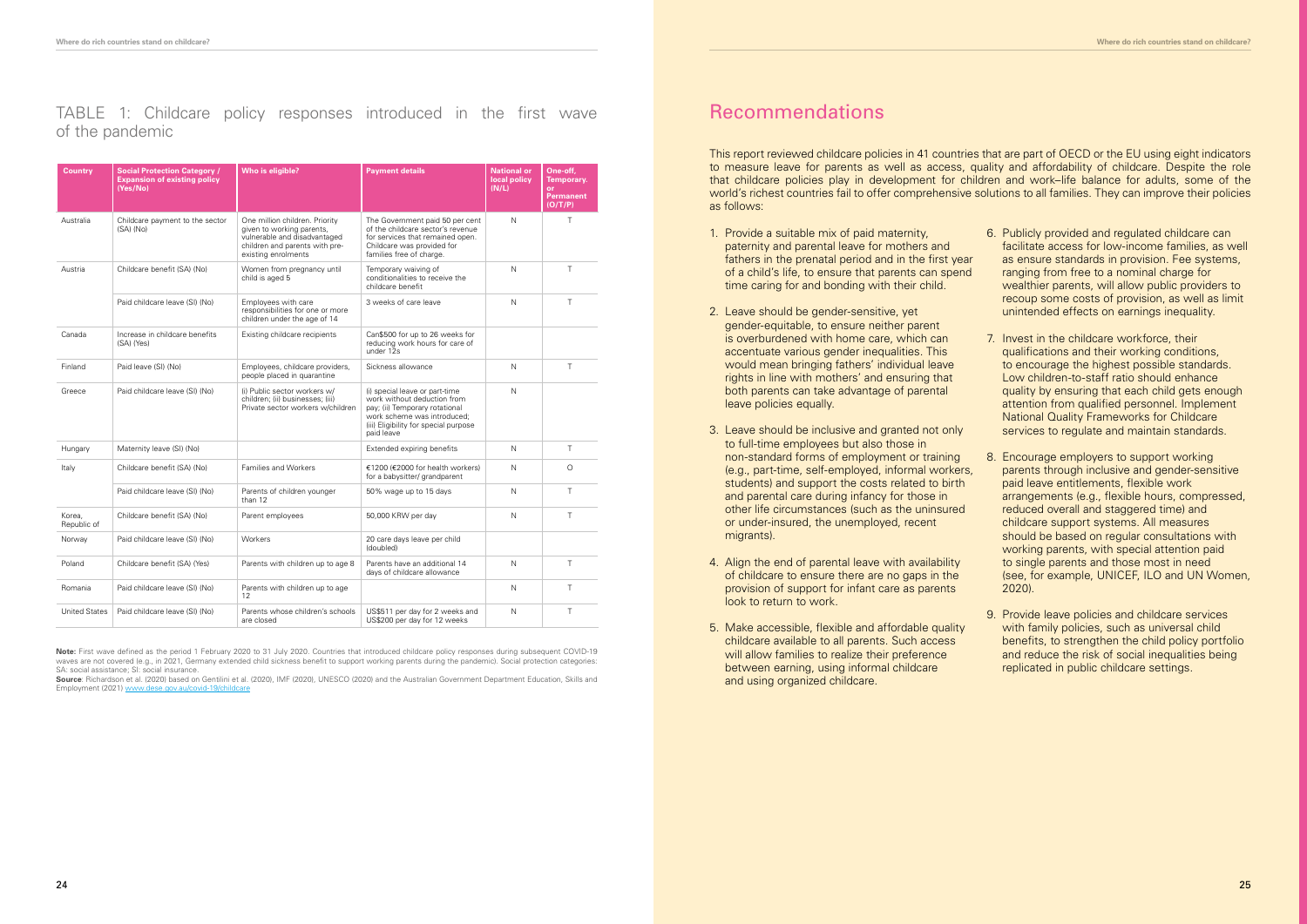| upper secondary<br>professional<br>tertiary or BA<br>SC tertiary for<br>ECEC; BA for<br>preschool<br>tertiary<br>SC tertiary<br>SC tertiary<br>BA or MA<br>Minimum<br>teachers'<br>qualification,<br>2018<br>$\lessapprox$<br>$\lessgtr$<br>$\mathbbm{B}$<br>$\lessgtr$<br>$\mathbbm{S}$<br>$\mathbbm{B}$<br>$\mathbbm{B} \mathbbm{A}$<br>$\mathbbm{S} \mathbbm{A}$<br>$\mathbbm{B} \mathbbm{A}$<br>$\mathbbm{B}$<br>$\mathbbm{S}$<br>$\mathbb S$<br>$\mathbbm{B}$<br>$\mathbb{E}$<br>$\mathbb{E}$<br>SC<br>ВA,<br>SC<br>14,0<br>13,6<br>10,2<br>12,4<br>21,4<br>12,2<br>10,3<br>13,9<br>14,9<br>15,9<br>$11,0$<br>14,5<br>22,8<br>23,3<br>12,1<br>24,3<br>16,2<br>11,8<br>14,2<br>18,2<br>17,8<br>13,1<br>12,7<br>6,5<br>9,4<br>9,4<br>6,8<br>$9\frac{4}{1}$<br>5,1<br>9,3<br>30,4<br>12,5<br>10,8<br>13,6<br>15,4<br>$\overline{1}$ , 0<br>$\frac{1}{2}$<br>2,0<br>0,5<br>O, O<br>9,4<br>2,0<br>0,9<br>5,0<br>$\frac{5}{1}$<br>2.7<br>ვ.<br>ვ<br>0,6<br>$\sum$<br>5,4<br>0,4<br>1,0<br><u>တ်</u><br>O, O<br>0,8<br>4,0<br>$\overline{1}$ , 0<br>$0\overline{4}$<br>4,7<br>$O_0$<br>ာ့<br>4,3<br>O, O<br>$\overline{1}$<br>6,6<br>5,7<br>5,7<br>$\mathbb{L}$<br>0,2<br>0,4<br>18,0<br>42,6<br>21,3<br>35,8<br>51,6<br>34,6<br>26,6<br>13,5<br>84,4<br>40,4<br>68,2<br>15,0<br>25,2<br>12,0<br>41,6<br>16,0<br>10, 7<br>49,4<br>13,1<br>69,7<br>30,0<br>40,9<br>46,9<br>26,5<br>$17.7$<br>62,0<br>31,6<br>15,5<br>16,0<br>43,0<br>20,4<br>92,4<br>48,4<br>11,7<br>25,1<br>53,1<br>6,9<br>8 <sub>4</sub><br>8 <sub>2</sub><br>7,7<br>Luxembourg<br>Netherlands<br>Switzerland<br>$\sigma$<br>Denmark<br>Germany<br>United<br>Kingdom<br>Lithuania<br>Republic<br>Korea<br>Romania<br>Australia<br>Hungary<br>Slovenia<br>Portugal<br>Sweden<br>Belgium<br>Slovakia<br>Bulgaria<br>New<br>Zealand<br>Czechia<br>Norway<br>Canada<br>Estonia<br>Greece<br>Iceland<br>Mexico<br>Cyprus<br>Finland<br>Austria<br>Croatia<br>Poland<br>France<br>Ireland<br>Turkey<br>Japan<br>Latvia<br>Israel<br>Malta<br>Spain<br>Chile<br>$\sqrt{\mathsf{left}}$ |                | Organized<br>learning one year<br>before school,<br>2018 | Two-earner<br>couple, average<br>earnings, 2020 | Single parent,<br>Iow earnings,<br>2020       |
|------------------------------------------------------------------------------------------------------------------------------------------------------------------------------------------------------------------------------------------------------------------------------------------------------------------------------------------------------------------------------------------------------------------------------------------------------------------------------------------------------------------------------------------------------------------------------------------------------------------------------------------------------------------------------------------------------------------------------------------------------------------------------------------------------------------------------------------------------------------------------------------------------------------------------------------------------------------------------------------------------------------------------------------------------------------------------------------------------------------------------------------------------------------------------------------------------------------------------------------------------------------------------------------------------------------------------------------------------------------------------------------------------------------------------------------------------------------------------------------------------------------------------------------------------------------------------------------------------------------------------------------------------------------------------------------------------------------------------------------------------------------------------------------------------------------------------------------------------------------------------------------------------------------------------------------------------------------------------------------------------------------------------------------------|----------------|----------------------------------------------------------|-------------------------------------------------|-----------------------------------------------|
|                                                                                                                                                                                                                                                                                                                                                                                                                                                                                                                                                                                                                                                                                                                                                                                                                                                                                                                                                                                                                                                                                                                                                                                                                                                                                                                                                                                                                                                                                                                                                                                                                                                                                                                                                                                                                                                                                                                                                                                                                                                | 35,8           | 86,2                                                     | 28,0                                            | 11,9                                          |
|                                                                                                                                                                                                                                                                                                                                                                                                                                                                                                                                                                                                                                                                                                                                                                                                                                                                                                                                                                                                                                                                                                                                                                                                                                                                                                                                                                                                                                                                                                                                                                                                                                                                                                                                                                                                                                                                                                                                                                                                                                                | 22,7           | 99,8                                                     | 3,0                                             | 4,5                                           |
|                                                                                                                                                                                                                                                                                                                                                                                                                                                                                                                                                                                                                                                                                                                                                                                                                                                                                                                                                                                                                                                                                                                                                                                                                                                                                                                                                                                                                                                                                                                                                                                                                                                                                                                                                                                                                                                                                                                                                                                                                                                | 55,5           | 97,7                                                     | 16,0<br>$\overline{\circ}$                      | G,O                                           |
|                                                                                                                                                                                                                                                                                                                                                                                                                                                                                                                                                                                                                                                                                                                                                                                                                                                                                                                                                                                                                                                                                                                                                                                                                                                                                                                                                                                                                                                                                                                                                                                                                                                                                                                                                                                                                                                                                                                                                                                                                                                | 19,6           | 80,5<br>97,0                                             | 19,0                                            | $-1,5$<br>G.O                                 |
|                                                                                                                                                                                                                                                                                                                                                                                                                                                                                                                                                                                                                                                                                                                                                                                                                                                                                                                                                                                                                                                                                                                                                                                                                                                                                                                                                                                                                                                                                                                                                                                                                                                                                                                                                                                                                                                                                                                                                                                                                                                |                | 91,9                                                     | O <sub>o</sub>                                  | 0,0                                           |
|                                                                                                                                                                                                                                                                                                                                                                                                                                                                                                                                                                                                                                                                                                                                                                                                                                                                                                                                                                                                                                                                                                                                                                                                                                                                                                                                                                                                                                                                                                                                                                                                                                                                                                                                                                                                                                                                                                                                                                                                                                                | 15,6           | 94,9                                                     | 6,0                                             | 4,5                                           |
|                                                                                                                                                                                                                                                                                                                                                                                                                                                                                                                                                                                                                                                                                                                                                                                                                                                                                                                                                                                                                                                                                                                                                                                                                                                                                                                                                                                                                                                                                                                                                                                                                                                                                                                                                                                                                                                                                                                                                                                                                                                | 31,1           | 98,3                                                     | 28,0                                            | 41,8                                          |
|                                                                                                                                                                                                                                                                                                                                                                                                                                                                                                                                                                                                                                                                                                                                                                                                                                                                                                                                                                                                                                                                                                                                                                                                                                                                                                                                                                                                                                                                                                                                                                                                                                                                                                                                                                                                                                                                                                                                                                                                                                                | 6 <sub>3</sub> | 90,0                                                     | 25,0                                            | 4,5                                           |
|                                                                                                                                                                                                                                                                                                                                                                                                                                                                                                                                                                                                                                                                                                                                                                                                                                                                                                                                                                                                                                                                                                                                                                                                                                                                                                                                                                                                                                                                                                                                                                                                                                                                                                                                                                                                                                                                                                                                                                                                                                                | 66,1           | 98,0                                                     | 11,0                                            | 3,0                                           |
|                                                                                                                                                                                                                                                                                                                                                                                                                                                                                                                                                                                                                                                                                                                                                                                                                                                                                                                                                                                                                                                                                                                                                                                                                                                                                                                                                                                                                                                                                                                                                                                                                                                                                                                                                                                                                                                                                                                                                                                                                                                | 31,8           | 88,4                                                     | $_{\rm 8,0}$                                    | $\frac{5}{1}$<br>4,5                          |
|                                                                                                                                                                                                                                                                                                                                                                                                                                                                                                                                                                                                                                                                                                                                                                                                                                                                                                                                                                                                                                                                                                                                                                                                                                                                                                                                                                                                                                                                                                                                                                                                                                                                                                                                                                                                                                                                                                                                                                                                                                                | 38,3<br>50,7   | 99,8<br>97,4                                             | 17,0<br>18,0                                    | G,O                                           |
|                                                                                                                                                                                                                                                                                                                                                                                                                                                                                                                                                                                                                                                                                                                                                                                                                                                                                                                                                                                                                                                                                                                                                                                                                                                                                                                                                                                                                                                                                                                                                                                                                                                                                                                                                                                                                                                                                                                                                                                                                                                | 31,4           | 98,8                                                     | $\overline{1}$ , O                              | $\frac{1}{2}$                                 |
|                                                                                                                                                                                                                                                                                                                                                                                                                                                                                                                                                                                                                                                                                                                                                                                                                                                                                                                                                                                                                                                                                                                                                                                                                                                                                                                                                                                                                                                                                                                                                                                                                                                                                                                                                                                                                                                                                                                                                                                                                                                | 32,4           | 94,7                                                     | 10,0                                            | $O_0$                                         |
|                                                                                                                                                                                                                                                                                                                                                                                                                                                                                                                                                                                                                                                                                                                                                                                                                                                                                                                                                                                                                                                                                                                                                                                                                                                                                                                                                                                                                                                                                                                                                                                                                                                                                                                                                                                                                                                                                                                                                                                                                                                | 16,9           | 86,9                                                     | 9,0                                             | G.O                                           |
|                                                                                                                                                                                                                                                                                                                                                                                                                                                                                                                                                                                                                                                                                                                                                                                                                                                                                                                                                                                                                                                                                                                                                                                                                                                                                                                                                                                                                                                                                                                                                                                                                                                                                                                                                                                                                                                                                                                                                                                                                                                | 61,3           | 96,6                                                     | 5,0                                             | 6,0                                           |
|                                                                                                                                                                                                                                                                                                                                                                                                                                                                                                                                                                                                                                                                                                                                                                                                                                                                                                                                                                                                                                                                                                                                                                                                                                                                                                                                                                                                                                                                                                                                                                                                                                                                                                                                                                                                                                                                                                                                                                                                                                                | 40,8           | 99,0                                                     | 33,0                                            | $\frac{1}{2}$                                 |
|                                                                                                                                                                                                                                                                                                                                                                                                                                                                                                                                                                                                                                                                                                                                                                                                                                                                                                                                                                                                                                                                                                                                                                                                                                                                                                                                                                                                                                                                                                                                                                                                                                                                                                                                                                                                                                                                                                                                                                                                                                                |                | 99,7                                                     | 16,0                                            | 13,4                                          |
|                                                                                                                                                                                                                                                                                                                                                                                                                                                                                                                                                                                                                                                                                                                                                                                                                                                                                                                                                                                                                                                                                                                                                                                                                                                                                                                                                                                                                                                                                                                                                                                                                                                                                                                                                                                                                                                                                                                                                                                                                                                | 26,3           | 93,4                                                     | O <sub>o</sub>                                  | 0,0                                           |
|                                                                                                                                                                                                                                                                                                                                                                                                                                                                                                                                                                                                                                                                                                                                                                                                                                                                                                                                                                                                                                                                                                                                                                                                                                                                                                                                                                                                                                                                                                                                                                                                                                                                                                                                                                                                                                                                                                                                                                                                                                                | 28,3           | 91,1<br>97,7                                             | 14,0<br>8,0                                     | 9,0<br>O, O                                   |
|                                                                                                                                                                                                                                                                                                                                                                                                                                                                                                                                                                                                                                                                                                                                                                                                                                                                                                                                                                                                                                                                                                                                                                                                                                                                                                                                                                                                                                                                                                                                                                                                                                                                                                                                                                                                                                                                                                                                                                                                                                                |                |                                                          |                                                 |                                               |
|                                                                                                                                                                                                                                                                                                                                                                                                                                                                                                                                                                                                                                                                                                                                                                                                                                                                                                                                                                                                                                                                                                                                                                                                                                                                                                                                                                                                                                                                                                                                                                                                                                                                                                                                                                                                                                                                                                                                                                                                                                                | 26,6           | 97,2                                                     | 11,0                                            | 10,4                                          |
|                                                                                                                                                                                                                                                                                                                                                                                                                                                                                                                                                                                                                                                                                                                                                                                                                                                                                                                                                                                                                                                                                                                                                                                                                                                                                                                                                                                                                                                                                                                                                                                                                                                                                                                                                                                                                                                                                                                                                                                                                                                | 60,0           | 99,2                                                     | 11,0                                            | 1,5                                           |
|                                                                                                                                                                                                                                                                                                                                                                                                                                                                                                                                                                                                                                                                                                                                                                                                                                                                                                                                                                                                                                                                                                                                                                                                                                                                                                                                                                                                                                                                                                                                                                                                                                                                                                                                                                                                                                                                                                                                                                                                                                                | 38,3           | 98,7                                                     | O, O                                            | O, O                                          |
|                                                                                                                                                                                                                                                                                                                                                                                                                                                                                                                                                                                                                                                                                                                                                                                                                                                                                                                                                                                                                                                                                                                                                                                                                                                                                                                                                                                                                                                                                                                                                                                                                                                                                                                                                                                                                                                                                                                                                                                                                                                | 64,8           | 99,1<br>99,3                                             | 22,0                                            | 0,0<br>7,5                                    |
|                                                                                                                                                                                                                                                                                                                                                                                                                                                                                                                                                                                                                                                                                                                                                                                                                                                                                                                                                                                                                                                                                                                                                                                                                                                                                                                                                                                                                                                                                                                                                                                                                                                                                                                                                                                                                                                                                                                                                                                                                                                |                |                                                          |                                                 |                                               |
|                                                                                                                                                                                                                                                                                                                                                                                                                                                                                                                                                                                                                                                                                                                                                                                                                                                                                                                                                                                                                                                                                                                                                                                                                                                                                                                                                                                                                                                                                                                                                                                                                                                                                                                                                                                                                                                                                                                                                                                                                                                | 50,1           | 93,8<br>97,0                                             | 37,0<br>$_{\rm 8,0}$                            | 14,9<br>1,5                                   |
|                                                                                                                                                                                                                                                                                                                                                                                                                                                                                                                                                                                                                                                                                                                                                                                                                                                                                                                                                                                                                                                                                                                                                                                                                                                                                                                                                                                                                                                                                                                                                                                                                                                                                                                                                                                                                                                                                                                                                                                                                                                | 10,1           | 95,4                                                     | 10,0                                            | 14,9                                          |
|                                                                                                                                                                                                                                                                                                                                                                                                                                                                                                                                                                                                                                                                                                                                                                                                                                                                                                                                                                                                                                                                                                                                                                                                                                                                                                                                                                                                                                                                                                                                                                                                                                                                                                                                                                                                                                                                                                                                                                                                                                                | 52,9           | 94,2                                                     | 7,0                                             | 3,0                                           |
|                                                                                                                                                                                                                                                                                                                                                                                                                                                                                                                                                                                                                                                                                                                                                                                                                                                                                                                                                                                                                                                                                                                                                                                                                                                                                                                                                                                                                                                                                                                                                                                                                                                                                                                                                                                                                                                                                                                                                                                                                                                |                | 98,6                                                     | $3,0$                                           | 7,5                                           |
|                                                                                                                                                                                                                                                                                                                                                                                                                                                                                                                                                                                                                                                                                                                                                                                                                                                                                                                                                                                                                                                                                                                                                                                                                                                                                                                                                                                                                                                                                                                                                                                                                                                                                                                                                                                                                                                                                                                                                                                                                                                | 14,1           | 82,2                                                     | 10,0                                            |                                               |
|                                                                                                                                                                                                                                                                                                                                                                                                                                                                                                                                                                                                                                                                                                                                                                                                                                                                                                                                                                                                                                                                                                                                                                                                                                                                                                                                                                                                                                                                                                                                                                                                                                                                                                                                                                                                                                                                                                                                                                                                                                                | 6,7            | 84,0                                                     | 31,0                                            | $\begin{array}{c c} 14,9 \\ 46,3 \end{array}$ |
|                                                                                                                                                                                                                                                                                                                                                                                                                                                                                                                                                                                                                                                                                                                                                                                                                                                                                                                                                                                                                                                                                                                                                                                                                                                                                                                                                                                                                                                                                                                                                                                                                                                                                                                                                                                                                                                                                                                                                                                                                                                | 46,9           | 94,3                                                     | 14,0                                            | 19,4                                          |
|                                                                                                                                                                                                                                                                                                                                                                                                                                                                                                                                                                                                                                                                                                                                                                                                                                                                                                                                                                                                                                                                                                                                                                                                                                                                                                                                                                                                                                                                                                                                                                                                                                                                                                                                                                                                                                                                                                                                                                                                                                                | 57,3           | 94,9                                                     | 7,0                                             | 7,5                                           |
|                                                                                                                                                                                                                                                                                                                                                                                                                                                                                                                                                                                                                                                                                                                                                                                                                                                                                                                                                                                                                                                                                                                                                                                                                                                                                                                                                                                                                                                                                                                                                                                                                                                                                                                                                                                                                                                                                                                                                                                                                                                | 53,1           | 99,7                                                     | 5,0                                             | 4,5                                           |
|                                                                                                                                                                                                                                                                                                                                                                                                                                                                                                                                                                                                                                                                                                                                                                                                                                                                                                                                                                                                                                                                                                                                                                                                                                                                                                                                                                                                                                                                                                                                                                                                                                                                                                                                                                                                                                                                                                                                                                                                                                                | 33,9           | 99,9                                                     | 46,0                                            | 10,4                                          |
|                                                                                                                                                                                                                                                                                                                                                                                                                                                                                                                                                                                                                                                                                                                                                                                                                                                                                                                                                                                                                                                                                                                                                                                                                                                                                                                                                                                                                                                                                                                                                                                                                                                                                                                                                                                                                                                                                                                                                                                                                                                | 38,6           | 100,0<br>75,7                                            | 30,0<br>4,0                                     | 14,9<br>0,0                                   |
|                                                                                                                                                                                                                                                                                                                                                                                                                                                                                                                                                                                                                                                                                                                                                                                                                                                                                                                                                                                                                                                                                                                                                                                                                                                                                                                                                                                                                                                                                                                                                                                                                                                                                                                                                                                                                                                                                                                                                                                                                                                |                |                                                          |                                                 |                                               |
| 12,3<br>O <sub>o</sub><br>O, O<br>United<br>States                                                                                                                                                                                                                                                                                                                                                                                                                                                                                                                                                                                                                                                                                                                                                                                                                                                                                                                                                                                                                                                                                                                                                                                                                                                                                                                                                                                                                                                                                                                                                                                                                                                                                                                                                                                                                                                                                                                                                                                             |                | 90,0                                                     | 23,0                                            | 34,3                                          |
| Note: Taschers' minimal qualifications stand for. MA (master's degree). BA (bachero's Sugarcy) Short-cycle terlay): Minimal deachers' qualifications were readculated into numerical values as follows:<br>ISCED 3 = upper second                                                                                                                                                                                                                                                                                                                                                                                                                                                                                                                                                                                                                                                                                                                                                                                                                                                                                                                                                                                                                                                                                                                                                                                                                                                                                                                                                                                                                                                                                                                                                                                                                                                                                                                                                                                                              |                |                                                          |                                                 |                                               |

| ithuania             | 62,0          | 4,0            | 10,3 | $\mathbb S$          | 26,6 | 97,2 | 11,0 | 10,4          |  |
|----------------------|---------------|----------------|------|----------------------|------|------|------|---------------|--|
| uxembourg            | 31,6          | 13,6           | 12,1 |                      | 60,0 | 99,2 | 11,0 | 1,5           |  |
| Malta                | 15,5          | 0,2            |      |                      | 38,3 | 98,7 | 0,0  | 0,0           |  |
| Mexico               | 12,0          | $\overline{C}$ | 24,3 | $\mathbb S$          |      | 99,1 |      | 0,0           |  |
| Vetherlands          | 16,0          | 0,4            | 16,2 |                      | 64,8 | 99,3 | 22,0 | 7,5           |  |
| New<br>Zealand       | $\frac{4}{8}$ | 0, 0           | 6,5  | $\mathbbm{B}$        |      | 93,8 | 37,0 | 14,9          |  |
| Norway               | 43,0          | 9,4            | 13,9 | $\mathbb B\mathbb A$ | 50,1 | 97,0 | 8,0  | $\frac{5}{1}$ |  |
| Poland               | 41,6          | 2,0            | 14,9 | $\lessgtr$           | 10,1 | 95,4 | 10,0 | 14,9          |  |
| Portugal             | 20,4          | 12,5           | 15,9 | $\lessgtr$           | 52,9 | 94,2 | 7,0  | 3,0           |  |
| Republic of<br>Korea | 25,1          | 15,4           | 12,7 | SC tertiary          |      | 98,6 | 3,0  | 7,5           |  |
| Romania              | 92,4          | 4,7            |      |                      | 14,1 | 82,2 | 10,0 | 14,9          |  |
| Slovakia             | 53,1          | 0,0            | 11,8 | upper secondary      | 6,7  | 84,0 | 31,0 | 46,3          |  |
| Slovenia             | 48,4          | 3,9            | 9,3  | $\mathbb{A}$         | 46,9 | 94,3 | 14,0 | 19,4          |  |
|                      |               |                |      |                      |      |      |      |               |  |

| 7,5                       |               |                               | $rac{4}{9}$ $\frac{5}{9}$ $\frac{6}{9}$ | 14,9              | 34,3             |
|---------------------------|---------------|-------------------------------|-----------------------------------------|-------------------|------------------|
| 7,0                       |               |                               | $5,0$<br>46,0<br>4,0                    | 30,0              | 23,0             |
| 94,9                      |               | $\frac{5}{99}$ $\frac{5}{99}$ | 75,7                                    | 100,0             | 90,0             |
| 57,3                      | 53,9          |                               |                                         | 38,6              |                  |
| ECEC; BA for<br>preschool | $\mathbbm{B}$ | $B\triangle$                  |                                         |                   |                  |
| 14,2                      |               | 18,2                          | 17,8                                    |                   | 12,3             |
| 4,3                       | 10,8          | 0,0                           | $\overline{1}$ , 0                      | 0,4               | 0,0              |
| 16,0                      | 34,6          | 8,2                           | 10, 7                                   | 11,7              | 0,0              |
| Spain                     | sweden        | iwitzerland                   | furkey                                  | United<br>Kingdom | United<br>States |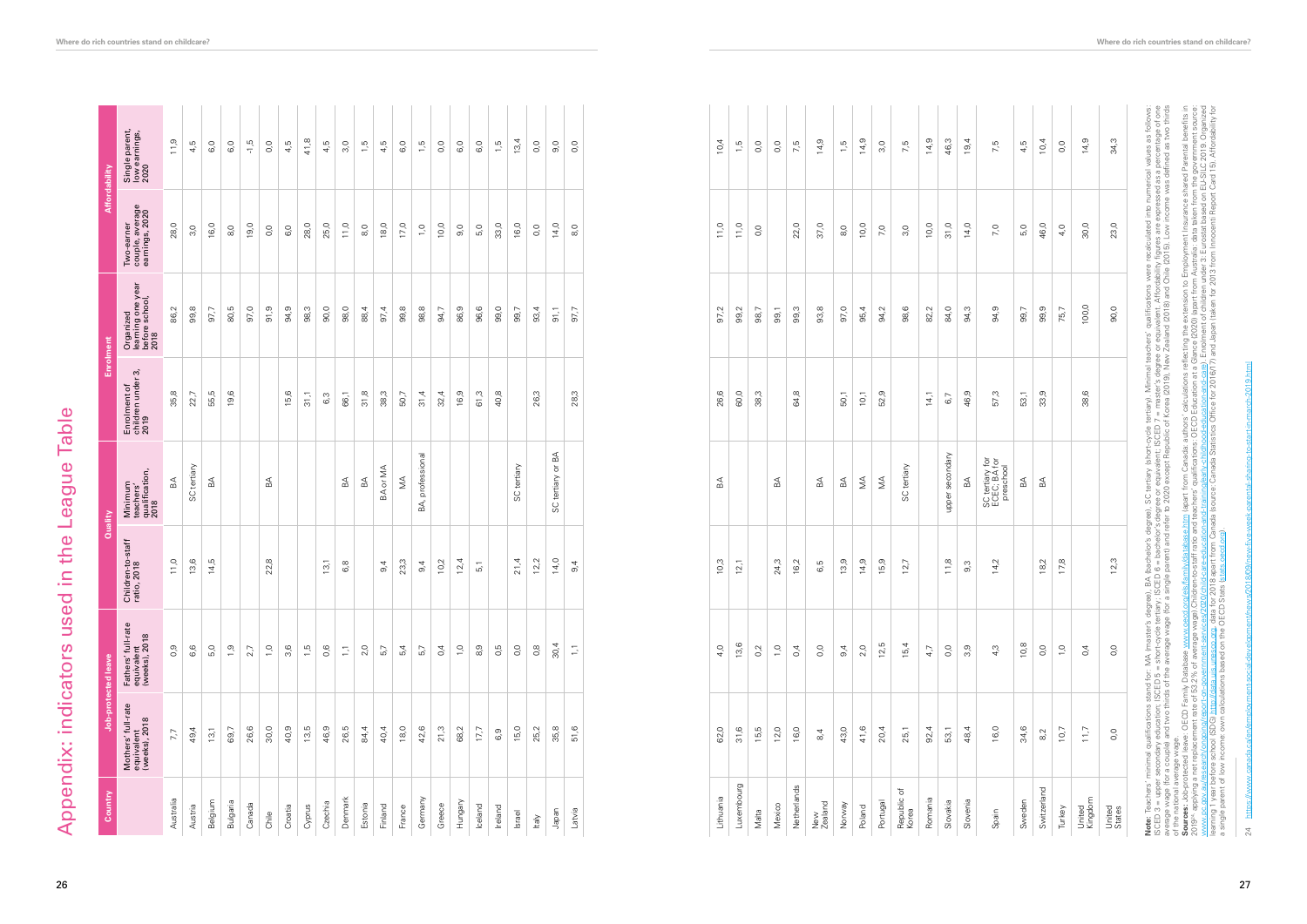### References

- Australian Government, Department of Education, Skills and Employment, Budget 2021–2022, 2021, [https://](https://www.dese.gov.au/about-us/corporate-reporting/budget/budget-202122#toc-early-childhood-and-child-care) [www.dese.gov.au/about-us/corporate-reporting/budget/](https://www.dese.gov.au/about-us/corporate-reporting/budget/budget-202122#toc-early-childhood-and-child-care) [budget-202122#toc-early-childhood-and-child-care](https://www.dese.gov.au/about-us/corporate-reporting/budget/budget-202122#toc-early-childhood-and-child-care)
- Brilli, Y., Del Boca, D. and Pronzato, C. D., 'Does Child Care Availability Play a Role in Maternal Employment and Children's Development? Evidence from Italy', *Review of Economics of the Household*, vol. 14, no. 1, 2016, pp. 27–51.
- European Commission/EACEA/Eurydice, *Key Data on Early Childhood Education and Care in Europe – 2019 edition.*  Eurydice Report, Publications Office of the European Union, Luxembourg, 2019.
- Federal Ministry of Family Affairs, Senior Citizens, Women and Youth, 'Law on the Further Development of Quality and Participation in Day Care (Good KiTa Law)', 2019 (page in German) [https://www.bmfsfj.de/bmfsfj/service/](https://www.bmfsfj.de/bmfsfj/service/gesetze/gesetz-zur-weiterentwicklung-der-qualitaet-und-zur-teilhabe-in-der-kindertagesbetreuung-gute-kita-gesetz--127136) [gesetze/gesetz-zur-weiterentwicklung-der-qualitaet](https://www.bmfsfj.de/bmfsfj/service/gesetze/gesetz-zur-weiterentwicklung-der-qualitaet-und-zur-teilhabe-in-der-kindertagesbetreuung-gute-kita-gesetz--127136)[und-zur-teilhabe-in-der-kindertagesbetreuung-gute-kita](https://www.bmfsfj.de/bmfsfj/service/gesetze/gesetz-zur-weiterentwicklung-der-qualitaet-und-zur-teilhabe-in-der-kindertagesbetreuung-gute-kita-gesetz--127136)[gesetz--127136](https://www.bmfsfj.de/bmfsfj/service/gesetze/gesetz-zur-weiterentwicklung-der-qualitaet-und-zur-teilhabe-in-der-kindertagesbetreuung-gute-kita-gesetz--127136)
- Gentilini, U., Almenfi, M., Orton, I., and Dale, P., *Social Protection and Jobs Responses to COVID-19: A real-time review of country measures*, World Bank, Washington, DC, 2020 [https://openknowledge.worldbank.org/](https://openknowledge.worldbank.org/handle/10986/33635) [handle/10986/33635](https://openknowledge.worldbank.org/handle/10986/33635) License: CC BY 3.0 IGO.
- Government of Canada, 'New Five Week Parental Sharing to Start in March 2019', news release, September 2018 [www.canada.ca/en/employment-social-development/](http://www.canada.ca/en/employment-social-development/news/2018/09/new-five-week-parental-sharing-to-start-in-march-2019.html) [news/2018/09/new-five-week-parental-sharing-to-start](http://www.canada.ca/en/employment-social-development/news/2018/09/new-five-week-parental-sharing-to-start-in-march-2019.html)[in-march-2019.html](http://www.canada.ca/en/employment-social-development/news/2018/09/new-five-week-parental-sharing-to-start-in-march-2019.html)
- Gromada et al., 'Childcare in a Global Crisis: The impact of COVID-19 on work and family life', UNICEF Office of Research – Innocenti, 2020.
- Heckman, J. J., and Raut, L. K., 'Intergenerational Long-Term Effects of Preschool-Structural Estimates from a Discrete Dynamic Programming Model', *Journal of Econometrics*, vol. 191, no. 1, 2016, pp. 164–175.
- MISSOC, 'Mutual Information System on Social Protection Comparative Tables' (last update on 1 July 2020) [https://](https://www.missoc.org/missoc-database/) [www.missoc.org/missoc-database/](https://www.missoc.org/missoc-database/)

We would like to thank Eszter Timar for factchecking the League Table. We are grateful to the following UNICEF colleagues who have provided their inputs as well as content and communication expertise for this paper: Sara AlHattab, Amenawon Njilan Esangbedo, Emma Ferguson, Shreyasi Jha, Divya Lata, Angie Lee, Céline Little, Christopher Kip, Sarah Marchant, Grainne Mairead Moloney, Gunilla Olsson, Chemba Raghavan, Gwyther Rees, Dale Rutstein, Georgina Thompson and Erica Wong.

- OECD, *Doing Better for Children*, 2009, www.oecd.org/els/social/childwellbeing
- OECD, TALIS Starting Strong Survey, 2018.
- OECD, 'How a Student's Month of Birth is Linked to Performance at School: New evidence from PISA', OECD Education Working Paper No. 221, 2020.
- Prime Minister of Australia, 2020, [https://www.pm.gov.au/](https://www.pm.gov.au/media/early-childhood-education-and-care-relief-package) [media/early-childhood-education-and-care-relief-package](https://www.pm.gov.au/media/early-childhood-education-and-care-relief-package)
- Richardson, D., Carraro, A., Cebotari, V., Gromada, A., and Rees, G., 'Supporting Families and Children Beyond COVID-19: Social protection in high-income countries', UNICEF Office of Research – Innocenti, 2020.
- Thévenon, O., and Solaz, A., 'Labour Market Effects of Parental Leave Policies in OECD Countries'*, OECD Social, Employment and Migration Working Papers* , 141, 2013.
- *Time*, 'These Mothers Wanted to Care for Their Kids and Keep Their Jobs. Now They're Suing After Being Fired', 3 March 2021 https://time.com/collection/women-covid19 pandemic/5942117/mothers-fired-lawsuit-covid-19/
- UNICEF, 'Redesigning the Workplace to be Family-friendly: What governments and businesses can do', n.d. [https://](https://www.unicef.org/early-childhood-development/family-friendly-policies) [www.unicef.org/early-childhood-development/family](https://www.unicef.org/early-childhood-development/family-friendly-policies)[friendly-policies](https://www.unicef.org/early-childhood-development/family-friendly-policies)
- UNICEF, ILO and UN Women, 'Family-friendly Policies and Other Good Workplace Practices in the Context of COVID-19. Key Steps Employers Can Take', 2020 [https://](https://www.unicef.org/media/66351/file/Family-friendly-policies-covid-19-guidance-2020.pdf) [www.unicef.org/media/66351/file/Family-friendly](https://www.unicef.org/media/66351/file/Family-friendly-policies-covid-19-guidance-2020.pdf)[policies-covid-19-guidance-2020.pdf](https://www.unicef.org/media/66351/file/Family-friendly-policies-covid-19-guidance-2020.pdf)
- US Department of the Treasury, 'The American Rescue Plan Will Deliver Immediate Economic Relief to Families', 2021, [https://home.treasury.gov/news/featured-stories/](https://home.treasury.gov/news/featured-stories/fact-sheet-the-american-rescue-plan-will-deliver-immediate-economic-relief-to-families) [fact-sheet-the-american-rescue-plan-will-deliver](https://home.treasury.gov/news/featured-stories/fact-sheet-the-american-rescue-plan-will-deliver-immediate-economic-relief-to-families)[immediate-economic-relief-to-families](https://home.treasury.gov/news/featured-stories/fact-sheet-the-american-rescue-plan-will-deliver-immediate-economic-relief-to-families)
- WHO, UNICEF, 'Ten Steps to Successful Breastfeeding', n.d. [https://www.who.int/activities/promoting-baby](https://www.who.int/activities/promoting-baby-friendly-hospitals/ten-steps-to-successful-breastfeeding)[friendly-hospitals/ten-steps-to-successful-breastfeeding](https://www.who.int/activities/promoting-baby-friendly-hospitals/ten-steps-to-successful-breastfeeding)

#### Acknowledgements